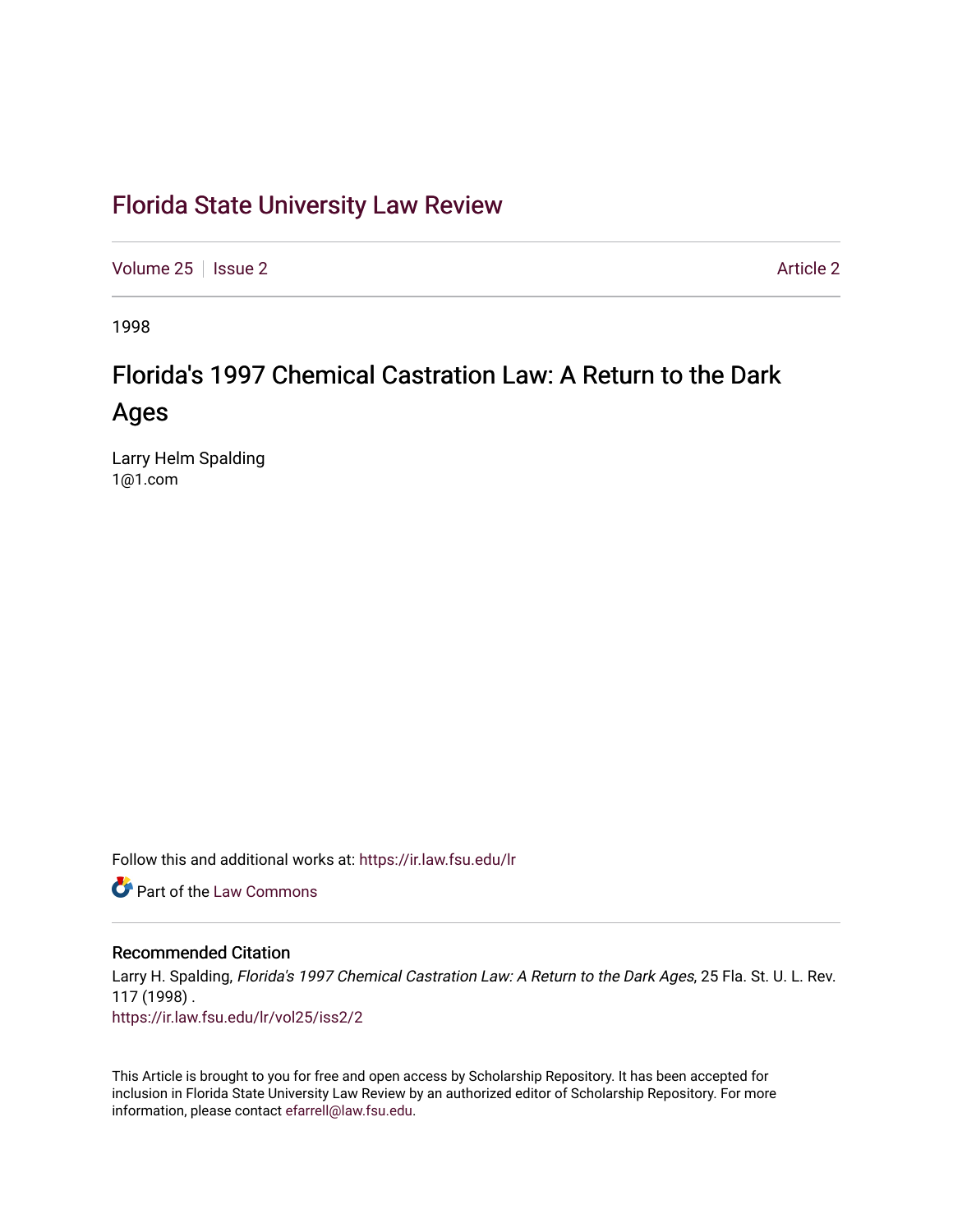# FLORIDA STATE UNIVERSITY LAW REVIEW



## FLORIDA'S 1997 CHEMICAL CASTRATION LAW: A RETURN TO THE DARK AGES

*Larry Helm Spalding*

VOLUME 25 WINTER 1998 NUMBER 2

Recommended citation: Larry Helm Spalding, *Florida's 1997 Chemical Castration Law: A Return to the Dark Ages*, 25 FLA. ST. U. L. REV. 117 (1998).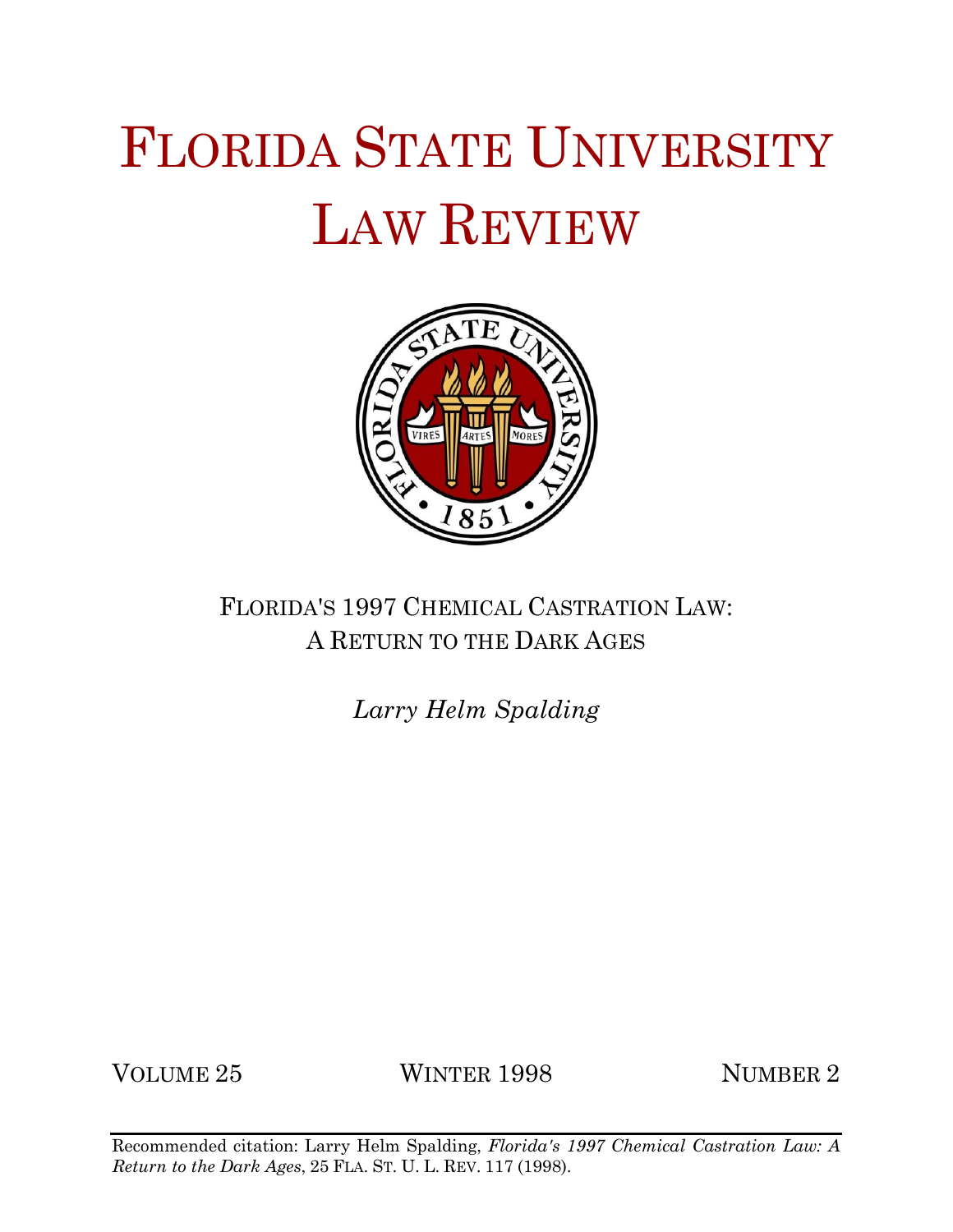#### FLORIDA'S 1997 CHEMICAL CASTRATION LAW: A RETURN TO THE DARK AGES

#### LARRY HELM SPALDING\*

|      |                                                                 | 117 |
|------|-----------------------------------------------------------------|-----|
| H.   | A BRIEF HISTORY OF CHEMICAL CASTRATION IN THE UNITED STATES     | 119 |
| Ш    |                                                                 | 120 |
|      |                                                                 | 121 |
|      |                                                                 | 123 |
| IV — |                                                                 | 126 |
|      |                                                                 | 126 |
|      |                                                                 | 128 |
|      |                                                                 | 130 |
|      |                                                                 | 131 |
|      |                                                                 | 134 |
| V    |                                                                 | 135 |
| VI.  | A MORE RATIONAL APPROACH: THE ACLU OF FLORIDA POLICY ON THE USE |     |
|      |                                                                 | 136 |
| VII. |                                                                 | 138 |

#### I. INTRODUCTION

Throughout history, castration has been used to punish sex offenders.<sup>1</sup> By the late 1900s, most castration sentences were disallowed on appeal, and a relieved public lauded itself for living in more enlightened times.<sup>2</sup> However, in Florida, the definition of "enlightenment" changed when, in 1997, the Florida Legislature overwhelmingly enacted chapter 97-184, Florida Laws,<sup>3</sup> opening the

1

<sup>\*</sup> Legislative Staff Counsel, American Civil Liberties Union, Tallahassee, Florida. B.A., Vanderbilt University, 1964; J.D., Vanderbilt University, 1967; LL.M., Southern Methodist University, 1968. Law Clerk to the Honorable Irving L. Goldberg, United States Court of Appeals for the Fifth Circuit, Dallas, Texas 1967-68. The author gratefully acknowledges the research assistance of Joshua A. Munn, Boca Raton, Florida, a secondyear law student at Stanford University and intern for the ACLU of Florida during the summer of 1997.

<sup>1.</sup> *See*, *e.g.*, Kimberly A. Peters, Comment, *Chemical Castration: An Alternative to Incarceration*, 31 DUQ. L. REV. 307, 308-09 (1993) (describing the historical uses of castration).

<sup>2.</sup> *See generally id.*; Karl A. Vanderzyl, Comment, *Castration as an Alternative to Incarceration: An Impotent Approach to the Punishment of Sex Offenders*, 15 N. ILL. U. L. REV. 107, 109-13 (1994) (describing the eugenics movement of the early twentieth century in the United States); Sheldon Gelman, *The Biological Alternative Cases*, 36 WM. & MARY L. REV. 1203, 1203-15 (1995) (chronicling the Supreme Court's treatment of four types of biological alteration controversies); Connie S. Rosati, *A Study of Internal Punishment*, 1994 WIS. L. REV. 123, 165-66 (1994) (presenting a philosophical discussion of the effort to move from voluntary choice to involuntary imposition of drug therapy); Stacy Russell, Comment, *Castration of Repeat Sexual Offenders: An International Comparative Analysis*, 19 HOUS. J. INT'L L. 425, 438-40 (1997) (discussing the international history and debate over the use of chemical castration).

<sup>3.</sup> Act effective Oct. 1, 1997, ch. 97-184, § 1, 1997 Fla. Laws 3455 (codified at FLA. STAT. § 794.0235 (1997)).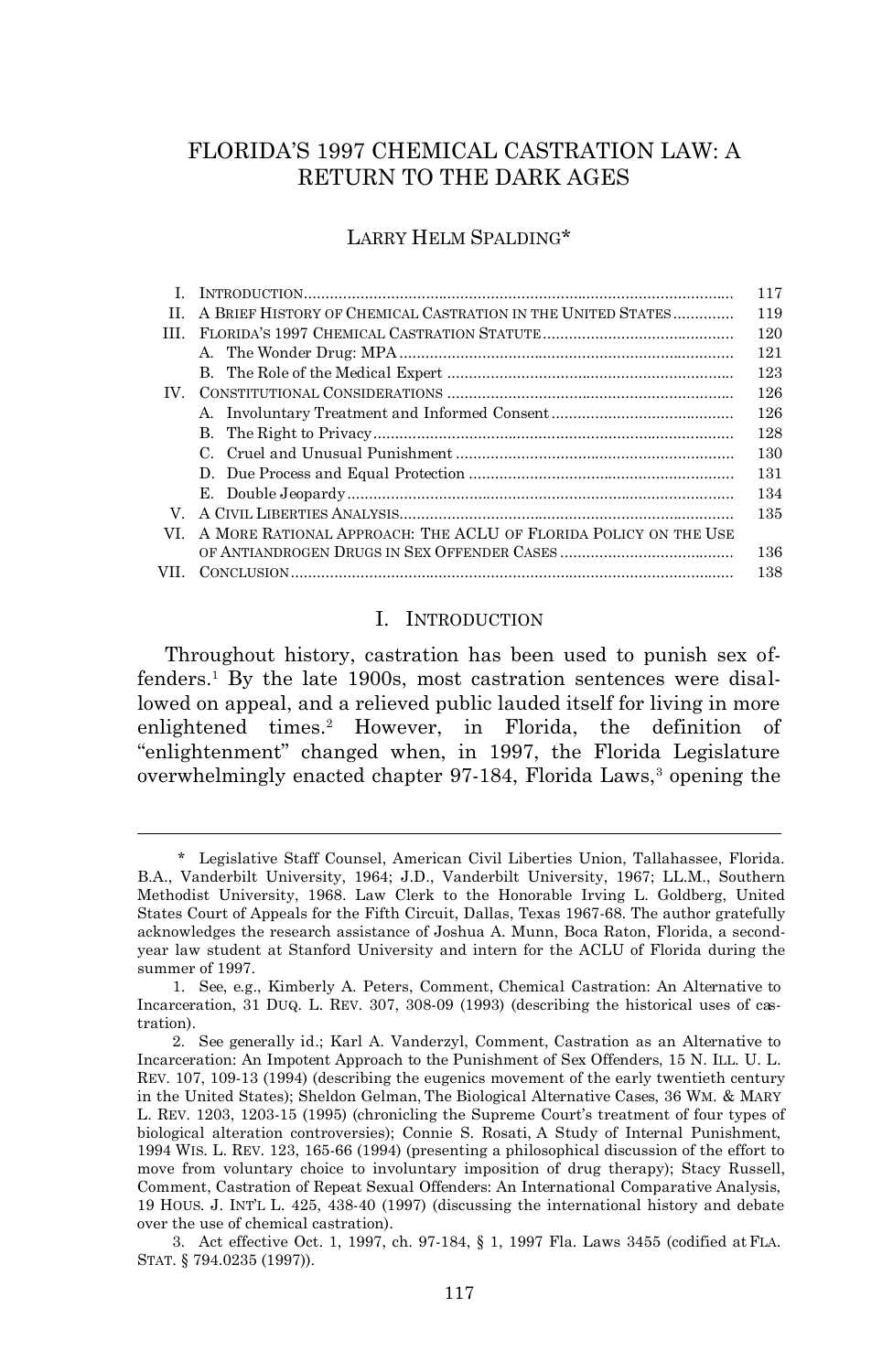door for "chemical castration"<sup>4</sup> of sex offenders. The new statute mandates court-ordered weekly injections of a sex-drive-reducing hormone<sup>5</sup> to qualified repeat sex offenders upon release from prison.<sup>6</sup> It may also be administered to first-time sex offenders.<sup>7</sup>

Child molesters, rapists, and other sex offenders are perceived as among the most vile members of society. It is not surprising, therefore, that the Legislature revived an ancient method of turning these condemned men into eunuchs. This time, however, the lawmakers advocated the use of drugs, not the surgeon's scalpel, to accomplish their objective.<sup>8</sup> While medical advances have made chemical suppression of the sex drive possible as a treatment for some sex offenders, the procedure is not free from criticism by medical, psychological, and psychiatric professionals.<sup>9</sup> Moreover, some, like the American Civil Liberties Union (ACLU), believe that court-ordered, mandatory chemical castration is unconstitutional.<sup>10</sup>

6. *See* FLA. STAT. § 794.0235 (1997). The statute provides that the court "[s]hall sentence a defendant to be treated with medroxyprogesterone acetate (MPA), according to a schedule of administration monitored by the Department of Corrections, if the defendant is convicted of sexual battery as described in s. 794.011, Florida Statutes." *Id.* § 794.0235(1)(b). Notably, the statute holds that "in lieu of treatment with . . . (MPA), the court may order the defendant to undergo physical castration upon written motion by the defendant providing the defendant's intelligent, knowing, and voluntary consent to physical castration as an alternative penalty." *Id.*

 $\overline{a}$ 

9. *See* Sandra G. Boodman, *Does Castration Stop Sex Crimes?: An Old Punishment Gains New Attention, but Experts Doubt Its Value*, WASH. POST, Mar. 17, 1992, Weekly Journal of Medicine, Health, Science and Society, at 7.

10. *See* ACLU OF FLA., ACLU POSITION STATEMENT ON CHEMICAL CASTRATION (on file with the ACLU of Florida, Tallahassee, Fla.) [hereinafter ACLU POSITION STATE-MENT]; Dana Peck, *Chemical Castration Advances: Senate Panel OKs Rape Punishment*, FLA. TIMES-UNION, Mar. 26, 1997, at B3.

<sup>4.</sup> The term "chemical castration" was first used in reference to a punitive measure for sex offenders in 1982 by the Arizona Supreme Court. *See* State v. Christopher, 652 P.2d 1031, 1031 (Ariz. 1982) (explaining a probationary treatment alternative recommended by a psychiatrist, but not ordered by the trial court). The media also described the court-imposed administration of medroxyprogesterone acetate (MPA) to sex offenders as "chemical castration." *See* Margaret Talev, *Reaction Mixed on Chemical Castration*, TAMPA TRIB., June 1, 1997, § 2, at 1.

<sup>5.</sup> Medroxyprogesterone acetate (MPA) is a synthetic progesterone more commonly known as the female contraceptive Depo-Provera, the brand name used by the manufaturer, the Upjohn Company. *See* PHYSICIANS' DESK REFERENCE 2083 (51st ed., 1997).

<sup>7.</sup> *See id.* § 794.0235(1)(a).

<sup>8.</sup> *See* T. Christian Miller, *Chemical Castration for Rapists Gets Committee Okay*, ST. PETE. TIMES, Mar. 26, 1997, at B7; Gordon Russell, *Bills Would Allow Chemical Castration*, SARASOTA HERALD TRIB., Apr. 2, 1997, at A1; *see also* Kenneth B. Fromson, Comment, *Beyond an Eye for an Eye: Castration as an Alternative Sentencing Measure*, 11 N.Y.L. SCH. J. HUM. RTS. 311, 331 (1994) (arguing that castration is a creative sentencing alternative that is necessary to alleviate the growing sexual offense rate in the United States). Representative Mark Ogles (Repub., Bradenton), who introduced House Bill 83, and Senator Anna Cowin (Repub., Leesburg), who sponsored Senate Bill 774, believe that the new law will greatly decrease the number of repeat sex offenses in Florida. *See* Miller, *supra*; Russell, *supra*.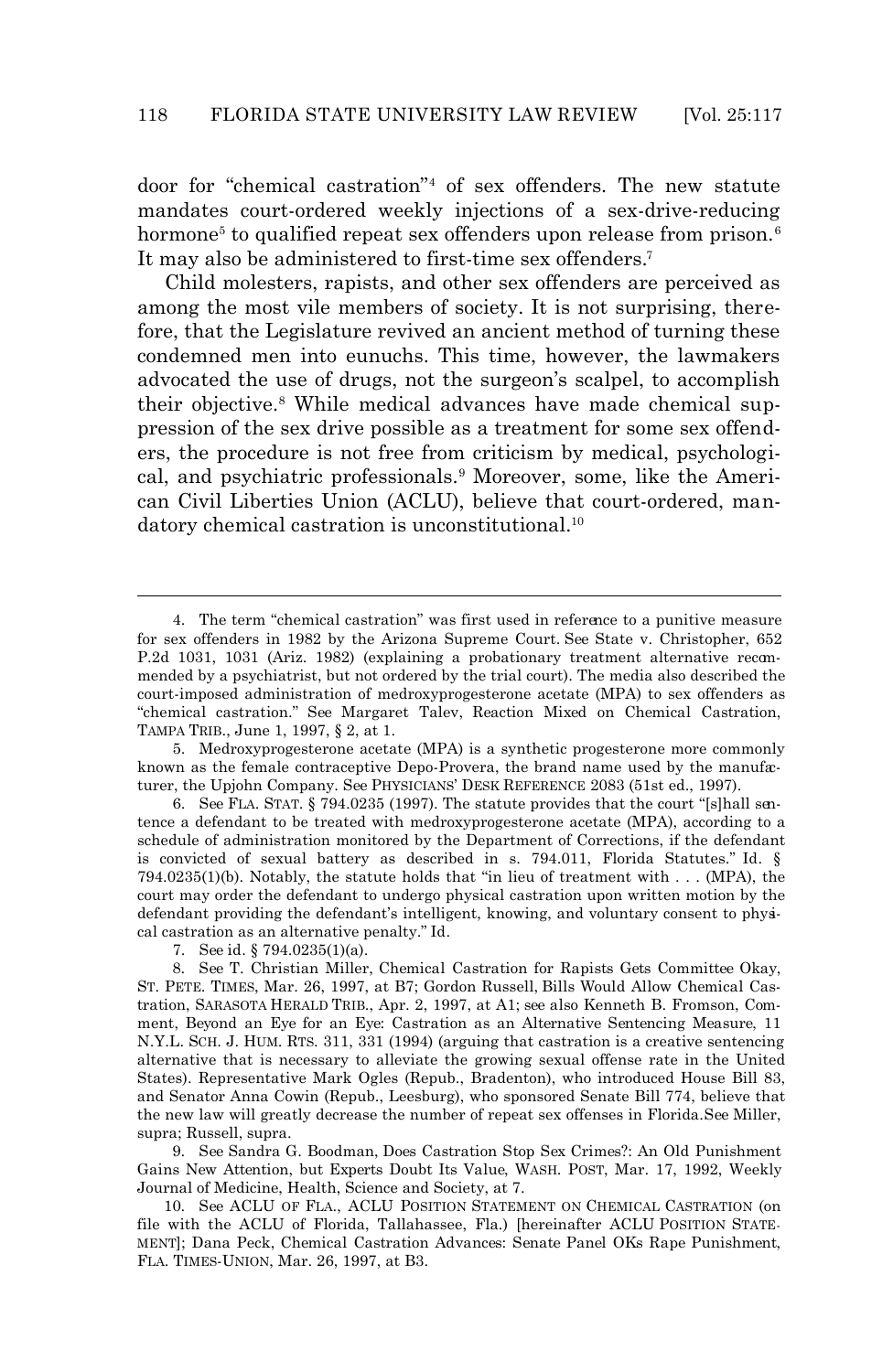This Article explores whether mandatory chemical castration is a medically acceptable and constitutionally permissible alternative to incarceration for sex offenders in Florida. Part II discusses the history of chemical castration in the United States. Part III addresses the medical, legal, and ethical issues the new statute raises and discusses the physical effectiveness of chemical castration on sex offenders. Part IV examines whether the new statute violates several constitutional rights of the sentenced sex offender, namely the right to refuse non-consensual medical treatment, the right to privacy, the prohibition against cruel and unusual punishment, the right to due process and equal protection, and the protection against double jeopardy. Parts V and VI establish that civil libertarians will accept a probation program that provides voluntary drug treatment for sex offenders if the goal of the program is to treat, and not to punish, the sex offender.

#### II. A BRIEF HISTORY OF CHEMICAL CASTRATION IN THE UNITED **STATES**

The early twentieth century United States eugenics movement endorsed both castration and sterilization for many of society's ills.<sup>11</sup> Some states implemented laws requiring castration as punishment for a variety of infractions.12 However, by the end of World War II, such practices waned in popularity.<sup>13</sup>

Recent medical developments have made chemical suppression of the sex drive through the injection of antiandrogen drugs a viable al-

<sup>11.</sup> *See* Vanderzyl, *supra* note 2, at 109-13.

<sup>12.</sup> *See*, *e.g.*, Skinner v. Oklahoma, 316 U.S. 535, 536 (1942) (striking down an Oklahoma statute that authorized the sterilization of recidivist criminals). Although *Skinner* is often cited as the leading case on sterilization, the Court did not address castration as a constitutionally impermissible, barbarous punishment. Instead, the Court held that the Oklahoma law permitting the sterilization of habitual criminals violated the Equal Protection Clause of the Fourteenth Amendment. The state law invidiously discriminated against the indigent by exempting defendants who had repeatedly been found guilty of white collar crimes. *See id.* at 537. However, other courts have held that surgical castration is cruel and unusual punishment. *See* State v. Brown, 326 S.E.2d 410, 412 (S.C. 1985) (holding that surgical castration is a form of mutilation and, therefore, cruel and unusual under the South Carolina Constitution); Davis v. Berry, 216 F. 413, 417 (S.D. Iowa 1914), *rev'd on other grounds*, 242 U.S. 468 (1917) (striking down an Iowa statute authorizing vasectomies for repeat felons as violative of the Eighth Amendment prohibition against cruel and unusual punishment because vasectomies, like castration, inflict shame, humiliation, degradation, and mental torture on the defendant); Whitten v. State, 47 Ga. 297, 302 (1872) (explaining that the Cruel and Unusual Punishment Clause of the Eighth Amendment was intended to prohibit barbaric penal practices, such as quartering, hanging in chains, and castration).

<sup>13.</sup> *See* Russell, *supra* note 2, at 439-40 (noting that knowledge of Nazi experimentation with castration and sterilization caused the public to disfavor these procedures as a means to adjust criminal behavior).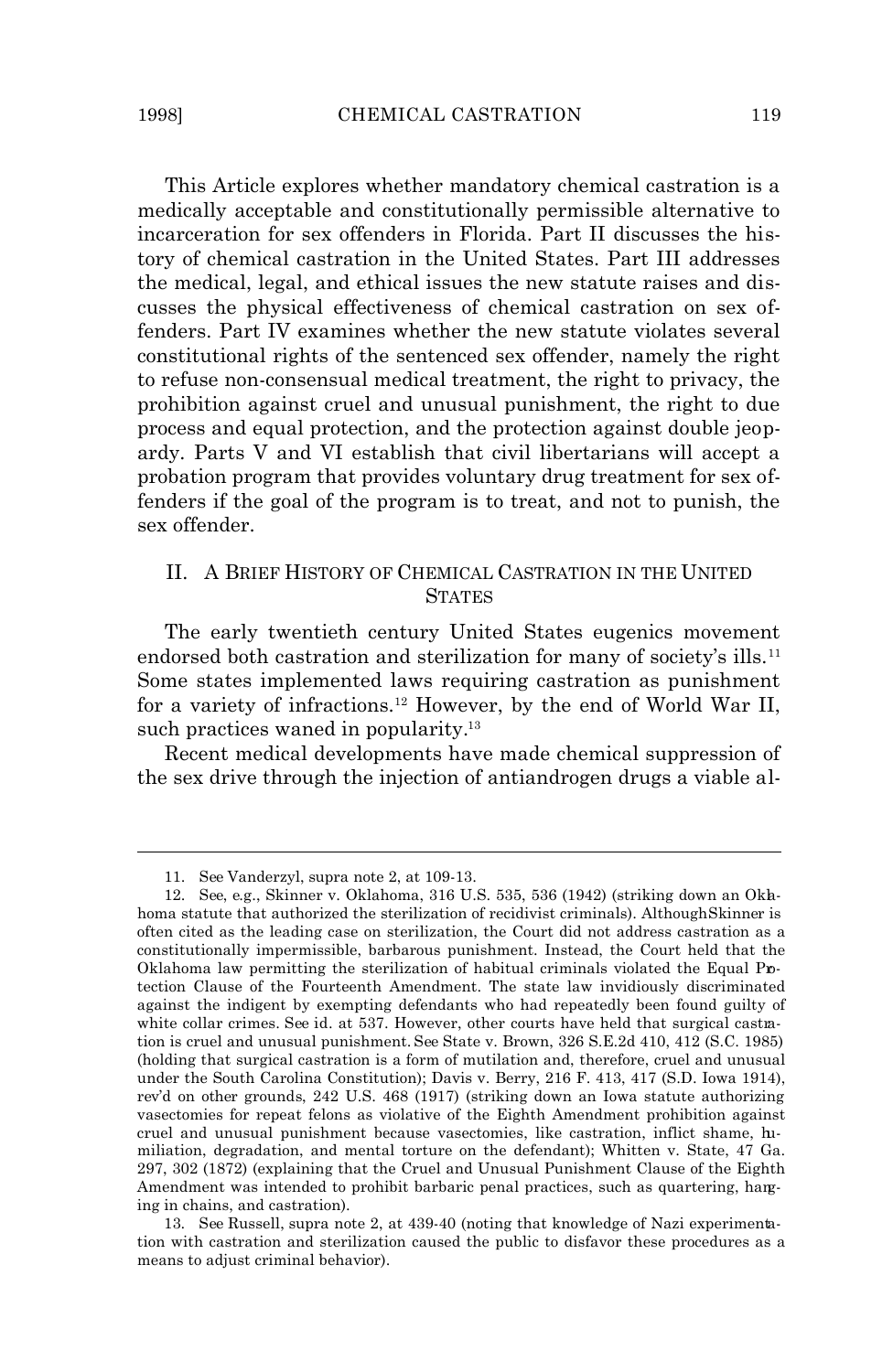ternative to surgical castration.14 Thus, in 1984 a Michigan judge ordered a convicted sex offender to submit to medroxyprogesterone acetate (MPA) injections as a probationary condition.<sup>15</sup> The appellate court set the sentence aside as a violation of the Michigan probation statute.16 Nonetheless, in 1996 these medical studies prompted California to become the first state to enact legislation providing for chemical castration of certain sex offenders.17 Florida's Legislature enacted its chemical castration statute approximately six months after the California bill was signed into law.<sup>18</sup>

#### III. FLORIDA'S 1997 CHEMICAL CASTRATION STATUTE

The new Florida statute authorizes a trial judge to sentence *any* defendant who is convicted of sexual battery to receive MPA.19 If the defendant is convicted of sexual battery *and* has a prior conviction for sexual battery, the trial court is *required* to impose a sentence of MPA administration.20 The administration of MPA is, however, *contingent* upon a determination by a court-appointed medical expert

20. *See id.* § 794.0235(1)(b).

<sup>14.</sup> *See* William L. Baker, *Castration of the Male Sex Offender: A Legally Permissible Alternative*, 30 LOY. L. REV. 377, 379, 386 (1984). In 1966, researchers at the Biosexual Psychological Clinic of Johns Hopkins Hospital began conducting some of the first pharmacological studies of chemical castration in the United States. These studies served as a catalyst for laws providing for the chemical castration of sex offenders in this country. *See* William Green, *Depo-Provera, Castration, and the Position of Rape Offenders: Statutory and Constitutional Issues*, 12 U. DAYTON L. REV. 1, 5 (1986). California and Louisiana have chemical castration statutes. *See* CAL. PENAL CODE § 645 (West 1997); LA. REV. STAT. ANN. § 15.538(C) (West 1997). In addition, in 1996 and 1997, chemical castration bills were introduced in Alabama, Arizona, Colorado, Hawaii, Michigan, Mississippi, Missouri, New Jersey, New York, Oregon, and Tennessee. *See* S. 116, 1st Spec. Sess. (Ala. 1997); H.R. 8, Reg. Sess. (Ala. 1997); H.R. 2216, 43d Leg., 1st Reg. Sess. (Ariz. 1997); H.R. 1133, 61st Leg., 1st Reg. Sess. (Colo. 1997); S. 215, 19th Leg. (Haw. 1997); H.R. 4307, 89th Leg., Reg. Sess. (Mich. 1997); S. 2465, Reg. Sess. (Miss. 1997); H.R. 753, 89th Leg., 1st Reg. Gen. Assembly (Mo. 1997); S. 1568, 207th Leg., 1st Ann. Sess. (N.J. 1996); S. 4925, 220th Leg., Ann. Sess. (N.Y. 1997); H.R. 3672, 69th Leg. Assembly (Or. 1997); H.R. 482, 100th Gen. Assembly (Tenn. 1997); H.R. 483, 100th Gen. Assembly (Tenn. 1997); H.R. 585, 100th Gen. Assembly (Tenn. 1997); S. 1152, 100th Gen. Assembly (Tenn. 1997); S. 1153, 100th Gen. Assembly (Tenn. 1997).

<sup>15.</sup> *See* People v. Gauntlett, 352 N.W.2d 310, 313 (Mich. Ct. App.), *modified,* 419 N.W.2d 909 (Mich. 1984), *appeal after remand,* 394 N.W.2d 437 (Mich. Ct. App. 1986); Gauntlett v. Kelley, 658 F. Supp. 1483 (W.D. Mich. 1987) (denying the petition for a writ of habeas corpus), *aff'd,* 849 F.2d 213 (6th Cir. 1988).

<sup>16.</sup> *See Gauntlett*, 352 N.W.2d at 317 (explaining that the administration of MPA to sexual offenders had not gained acceptance in the medical community as a safe and effective use for males).

<sup>17.</sup> *See* Act of Sept. 17, 1996, ch. 596, § 2, 1996 Cal. Stat. 92 (codified at CAL. PENAL CODE § 645 (West 1997)); *see also* Note, *Constitutional Law—Due Process and Equal Protection—California Becomes First State to Require Chemical Castration of Certain Sex Offenders*, 110 HARV. L. REV. 799, 799 (1997) [hereinafter Harvard Note].

<sup>18.</sup> *See* Act effective Oct. 1, 1997, ch. 97-184, § 1, 1997 Fla. Laws 3455, 3456 (codified at FLA. STAT. § 794.0235 (1997)).

<sup>19.</sup> *See* FLA. STAT. § 794.0235(1)(a) (1997).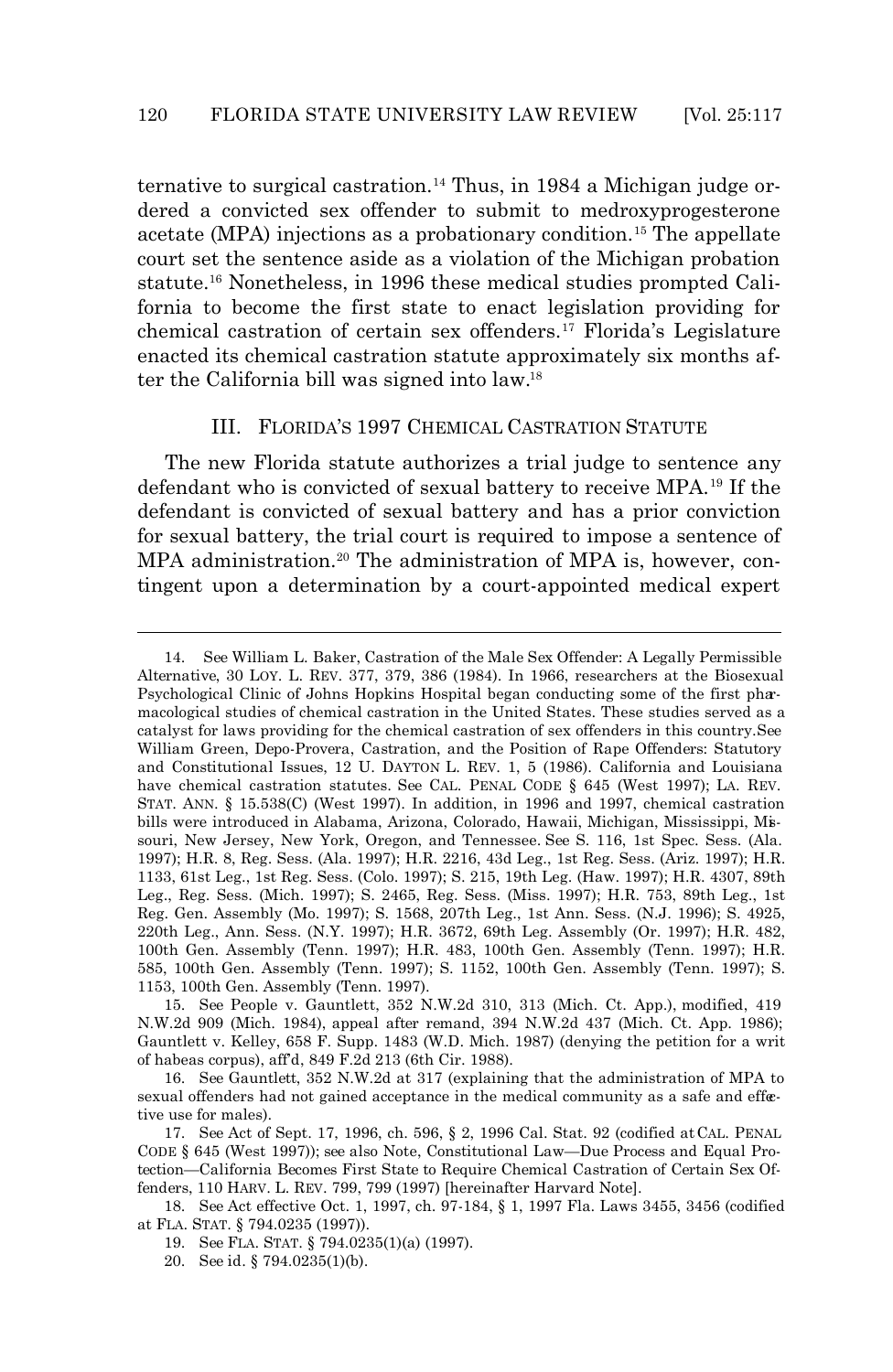that the defendant is an appropriate candidate for the weekly drug injections. Likewise, the continued use of MPA is not required when a determination is made that it is not medically appropriate.<sup>21</sup> The trial judge must specify the duration of the treatment that, in the discretion of the court, may be for life.<sup>22</sup>

The Florida Department of Corrections (DOC) will provide the services necessary to administer the MPA.<sup>23</sup> Once the defendant begins receiving court-ordered MPA injections, the failure to continue to use the drug, without authorization by the court, is both a violation of probation *and* the commission of a separate and distinct second degree felony.24 The defendant does, however, have a choice: he may choose surgical castration in lieu of chemical castration.<sup>25</sup>

#### *A. The Wonder Drug: MPA*

Florida's chemical castration statute permits sex offenders to elect physical castration,<sup>26</sup> but it is unlikely that many defendants will choose this option. Although a number of European countries have used surgical castration as a punitive measure during the past century, the procedure has never been regarded with favor in the United States.27 Most Americans object to the procedure on humanitarian and civil liberties grounds such as cruel and unusual punishment.<sup>28</sup>

MPA, the drug mandated by the Florida Legislature for use in chemical castrations, is more commonly known as Depo-Provera.<sup>29</sup>

<sup>21.</sup> *See id.* § 794.0235(2)(a). Although the new law does not contemplate that a defendant will receive the MPA treatment until one week prior to his release from prison, the medical determination of "appropriate candidate for treatment" must be made no later than 60 days after the imposition of sentence. *Id.* Thus, the law provides for a medical diagnosis that could have a profound impact on an individual's health to be made, in most instances, years before the treatment is actually administered. *See id.* It is difficult to imagine that *any* competent health care professional would be willing to testify at an adversarial hearing on her diagnostic report that a defendant *will be* an "appropriate candidate for treatment" at some *future* date, possibly years in advance.

<sup>22.</sup> *See id.* This section of the statute clearly demonstrates the law is punitive, not therapeutic. Imagine a judge ordering someone to participate in a biological experiment for an indefinite period of time, to begin at some unspecified future date, based upon a dagnosis that as of *today*, with no guarantees about next month or next year, that individual is an appropriate candidate for the administration of the drug.

<sup>23.</sup> *See id.* § 794.0235(3). The statute does not state whether the physicians who administer the drug shall be state employees or private physicians operating under an employment contract. This decision will be made by the DOC. The DOC has the authority to adopt administrative rules applicable to the statute. *See id.* § 120.54; *id.* § 944.09.

<sup>24.</sup> *See* FLA. STAT. § 794.0235(5)(a)-(b).

<sup>25.</sup> *See id*. § 794.0235(1)(b).

<sup>26.</sup> *See id.*

<sup>27.</sup> *See* Douglas J. Besharov & Andrew Vachs, *Sex Offenders: Is Castration an Acceptable Punishment?*, A.B.A. J., July 1992, at 42, 42.

<sup>28.</sup> *See* Peters, *supra* note 1, at 309.

<sup>29.</sup> *See supra* note 5.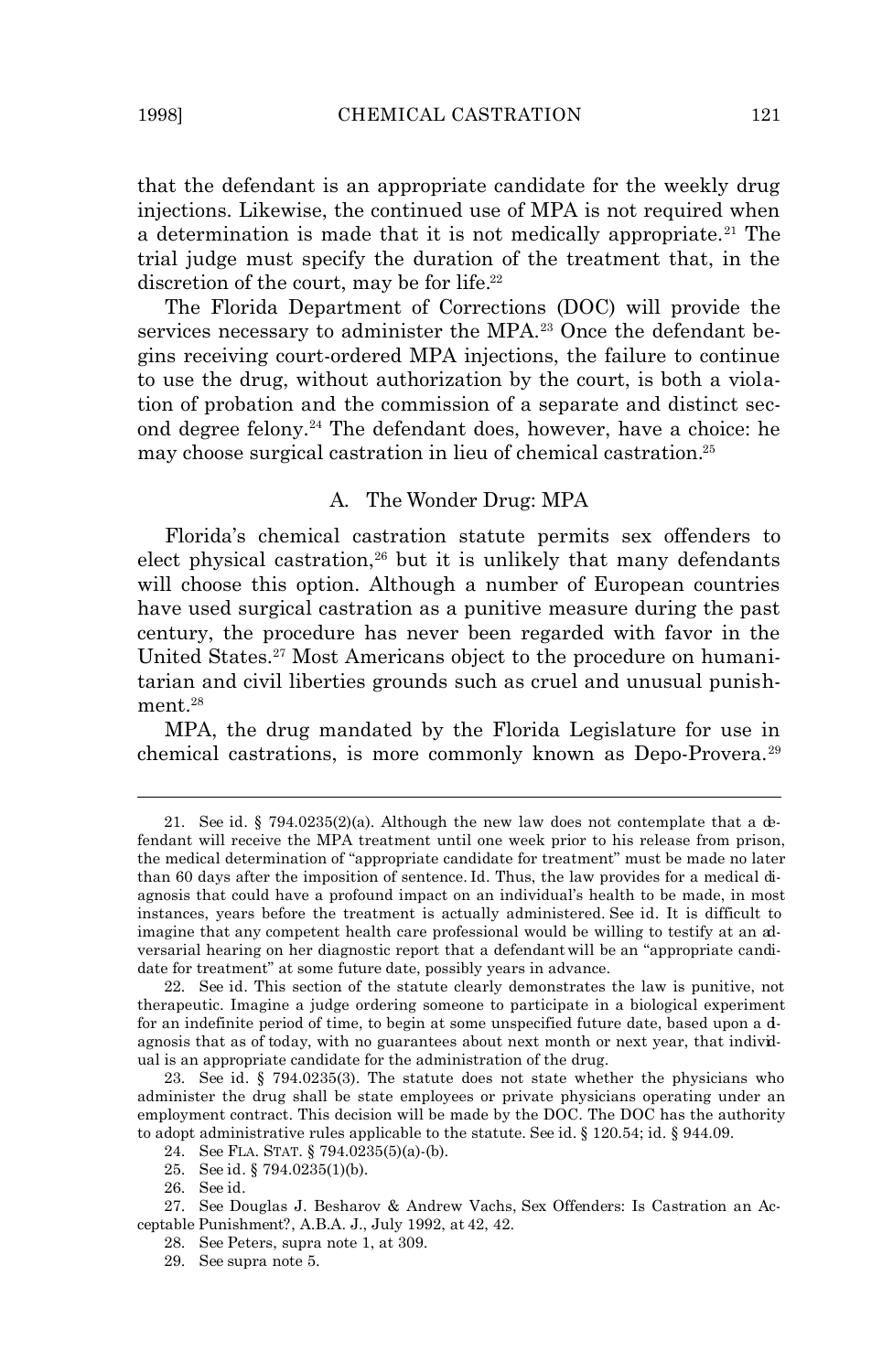The Food and Drug Administration (FDA) originally approved the drug for irregular uterine bleeding, threatened miscarriage, and amenorrhea, or the absence of menstruation.<sup>30</sup> Today, it is marketed world-wide as a female contraceptive.<sup>31</sup>

The FDA has not approved MPA specifically for use in chemical castrations.32 Nonetheless, it is not considered an experimental drug and, therefore, can be prescribed by any physician under the FDA Guidelines relating to the "use of approved drugs for unlabeled indications."33 In men, the drug reduces the production of the hormone testosterone in the testes and the adrenal glands, and, therefore, reduces the level of testosterone circulating through the bloodstream.<sup>34</sup> As testosterone levels drop, so does the putative sex drive in most men.<sup>35</sup>

MPA has been used successfully with only one type of sex offender, the paraphiliac, who demonstrates a pattern of sexual arousal, erection, and ejaculation that is accompanied by a distinctive fantasy or its achievement.<sup>36</sup> While MPA has proven successful

 $\overline{a}$ 

32. *See* Edward A. Fitzgerald, *Chemical Castration: MPA Treatment of the Sexual Offender*, 18 AM. J. CRIM. L. 1, 3 (1990).

33. *Id.* at 6. It is important to note that the FDA does not approve of or regulate the use of MPA for chemical castration. Thus, while it is technically correct for proponents to claim that the drug is not experimental, those in opposition have a valid argument that the use of MPA to control the male sex drive is the latest development in a long tradition of dangerous experimentation by psychiatrists and clinical psychologists with biodeterministic and reductionist views of human sexuality. *See* Daniel C. Tsang, *Policing Perversions: Depo-Provera and John Money's New Sexual Order*, 28 J. HOMOSEXUALITY 397, 402 (1995).

34. *See* Raymond A. Lombardo, *California's Unconstitutional Punishment for Heinous Crimes: Chemical Castration of Sex Offenders*, 65 FORDHAM L. REV. 2611, 2613 (1997); Tsang, *supra* note 33, at 399. In adult males, studies have proven that the prolonged use of MPA can reduce testosterone to the level of a prepubescent boy. *See id*.

35. *See* Fitzgerald, *supra* note 32, at 6-7; Fred S. Berlin & Carl F. Meinecke, *Treatment of Sex Offenders with Antiandrogenic Medication: Conceptualization, Review of Treatment Modalities, and Preliminary Findings* , 138 AM. J. PSYCHIATRY 601, 603 (1981).

36. *See* Fitzgerald, *supra* note 32, at 5; Daniel L. Icenogle, *Sentencing Male Offenders to the Use of Biological Treatments: A Constitutional Analysis*, 15 J. LEGAL MED. 279, 285, 288-93 (1994). Paraphiliacs include, but are not limited to, people suffering from pedophilia, exhibitionism, fetishism, sadism, and other psychosexual disorders, including some forms of rape. *See* Fitzgerald, *supra* note 32, at 5. The medical community considers paraphilia to be a psychiatric syndrome. *See* Berlin & Meinecke, *supra* note 35, at 603. The success of MPA treatment is, according to studies, contingent upon the following conditions being met: the offender must volunteer for the treatment; the offender must not have an anti-social personality pathology; the offender must not have a severe substance abuse problem; the dosage must be sufficient to suppress testosterone production; and a consenting pair-bonded partner must be available. *See* Fitzgerald, *supra* note 32, at 9 (citing Paul A. Walker et al., *Antiandrogenic Treatment of the Paraphilias*, *in* GUIDELINES FOR THE USE OF PSYCHOTROPIC DRUGS 427, 435 (Harvey C. Stancer et al. eds.,

<sup>30.</sup> *See* Green, *supra* note 14, at 5 n.23.

<sup>31.</sup> *See* George R. Huggins & Anne Colston Wentz, *Obstetrics and Gynecology*, 270 JAMA 234, 235 (1993) (tracing the turbulent history of MPA approval in the United States). Until 1992 MPA was banned in the United States for use as a female contraceptive because of concerns linking the drug to breast and uterine cancer. *See id.*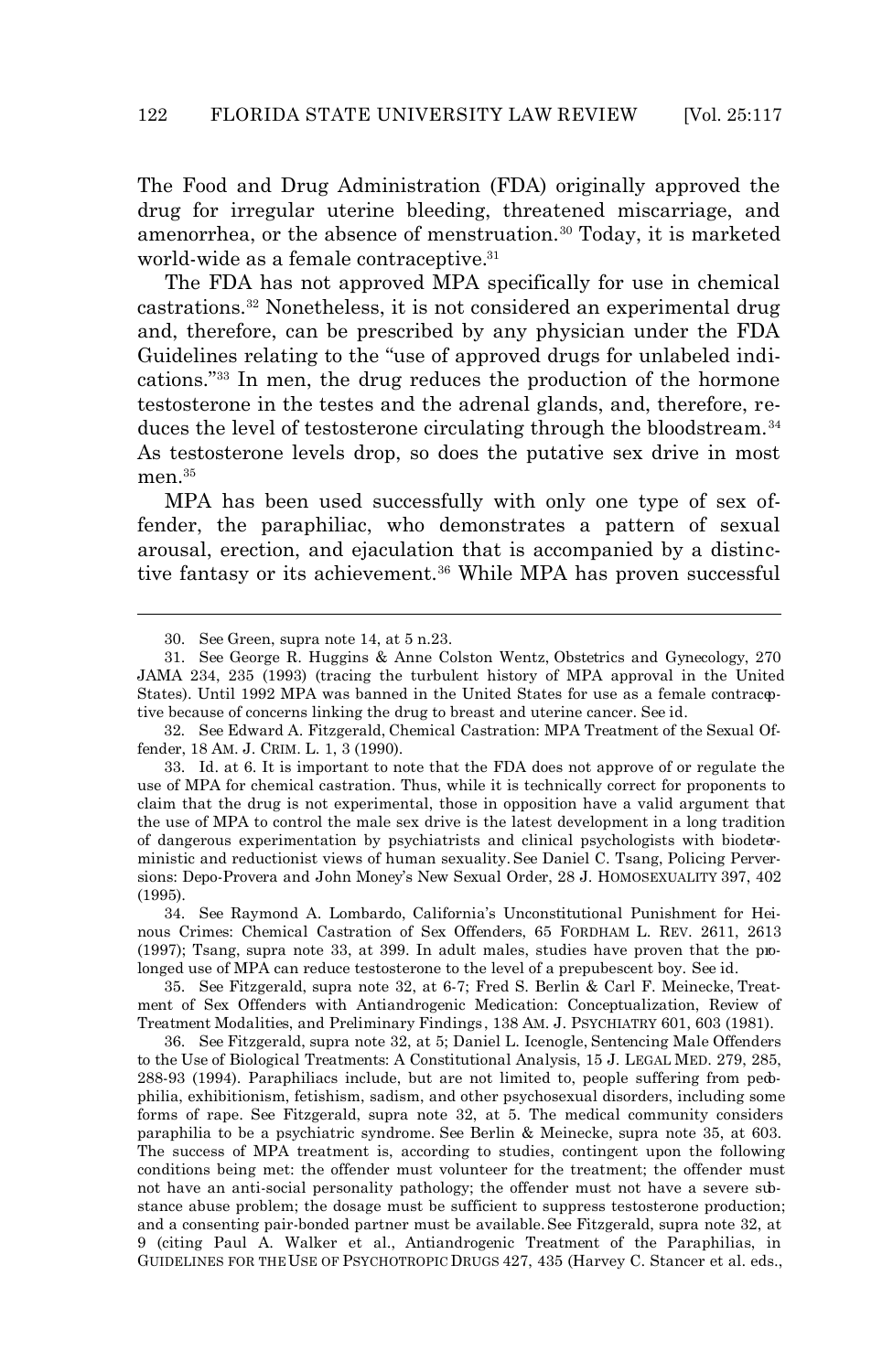for some paraphiliacs, there is considerable scientific opinion that the drug is not likely to have any meaningful influence on three other types of sex offenders who come within the purview of the new statute: defendants who deny the perpetration of the offense; defendants who admit the perpetration of the offense, but who blame their behavior on non-sexual or non-personal forces, such as drugs, alcohol, or job stress; and defendants who are violent and appear to be prompted by non-sexual factors, such as anger, power, or violence.<sup>37</sup> However, the new statute makes no distinction among the four different types of sex offenders.<sup>38</sup>

#### *B. The Role of the Medical Expert*

The new statute provides that "[a]n order of the court sentencing a defendant to medroxyprogesterone acetate (MPA) treatment under subsection (1), shall be contingent upon a determination by a courtappointed medical expert, that the defendant is an appropriate candidate for treatment."<sup>39</sup>

This subsection raises several interesting medical, legal, and ethical issues regarding who qualifies as a medical expert, who qualifies as an "appropriate candidate for treatment," whether the candidate has the right to be informed of any potential medical risks, and whether the candidate can rebut the medical expert's findings concerning the appropriateness of the "treatment." How the trial courts address these issues may hold the key to both the acceptance of the procedure in Florida by professionals in the applicable fields of medicine, psychology, and psychiatry, as well as the appellate courts' determination of the statute's constitutionality.<sup>40</sup>

37. *See* Fitzgerald, *supra* note 32, at 4.

<sup>1984)).</sup> Further, "the treatment should be accompanied by psychotherapy to help the  $d$ fender readjust to a new lifestyle." *Id.* The treatment has been successful with most paraphiliacs in controlled situations where hormone therapy was coupled with appropriate counseling. *See* Icenogle, *supra*. Recidivism rates were under five percent. *See id.*

As the bills proceeded through the committee process, the primary sponsors of the legislation, Representative Ogles and Senator Cowin, argued that scientific trials over the past 20 years have conclusively shown that the drug leads to a dramatic decrease in sexual thoughts and fantasies in most men. *See* Fla. H.R. Comm. on Crime & Pun., tape recording of proceedings (Feb. 25, 1997) (on file with comm.) (discussion of HB 83).

<sup>38.</sup> *See* FLA. STAT. § 794.0235 (1997) (sentencing a defendant to MPA injections for a number of sexual offenses, including pedophilia, committing a sexual battery that causes serious physical injury, and committing a sexual battery upon a physically or mentally incompetent person). The Florida law is broader in application than its California counterpart. *See* CAL. PENAL CODE § 645 (West 1997) (mandating chemical castration for child molesters only).

<sup>39.</sup> FLA. STAT. § 794.0235(2)(a) (1997).

<sup>40.</sup> *See generally* Fred S. Berlin, *The Paraphiliac and Depo-Provera: Some Medical, Ethical and Legal Considerations*, 17 BULL. AM. ACAD. PSYCHIATRY L. 233, 234-36 (1989) (advocating the use of MPA as mandatory treatment, but not as punishment, for willing sex offenders).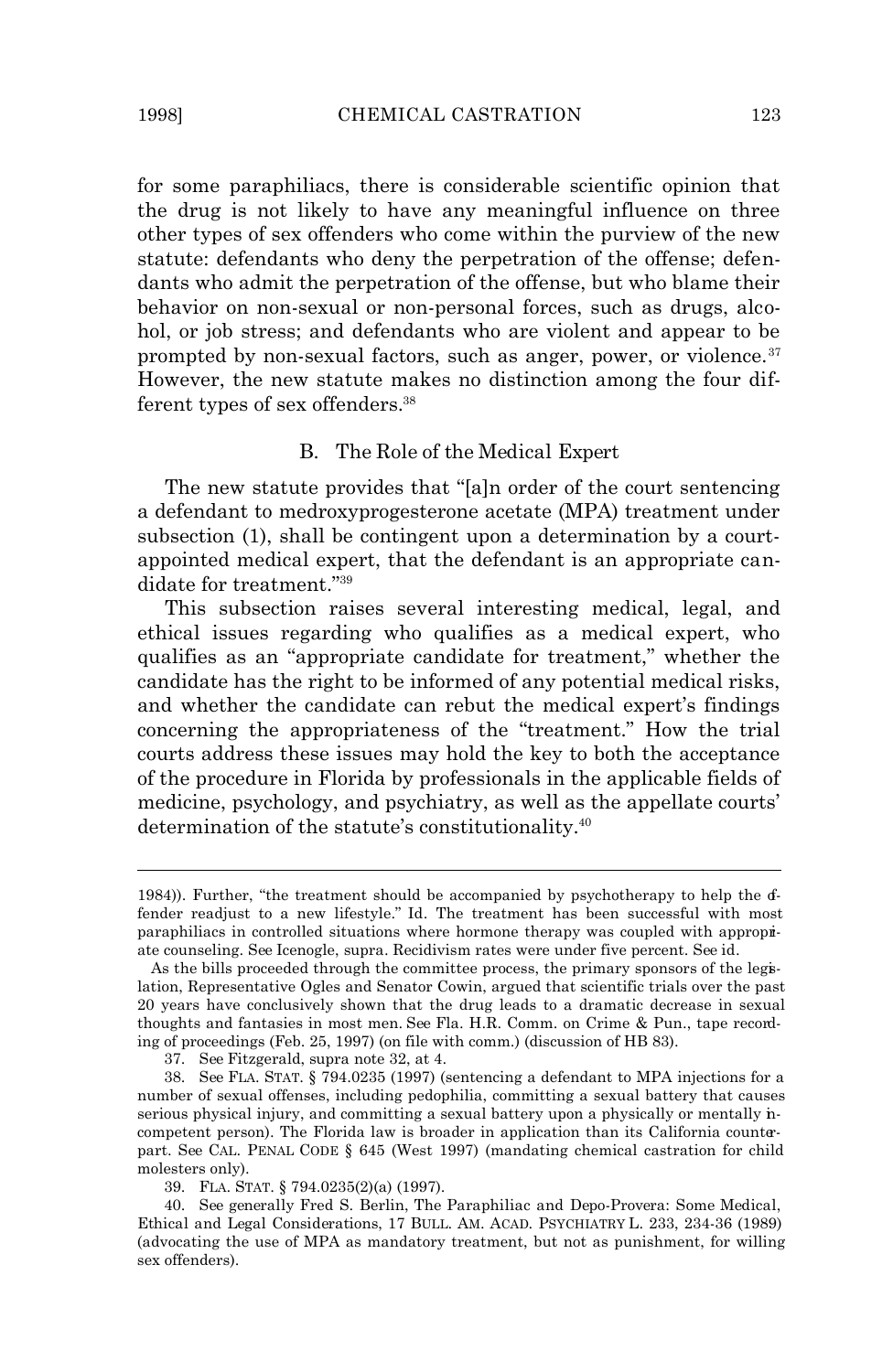First, does the term "medical expert" include medical doctors, psychiatrists, and psychologists? Who qualifies as a "medical expert" may determine who is "an appropriate candidate for treatment." Education, experience, and philosophical attitudes toward drug therapy may play a role in deciding whether an individual is "an appropriate candidate for treatment."

Second, there is no definition of "appropriate candidate for treatment." Does the term mean that if the defendant can physically *tolerate* the administration of the drug, its use is mandated by statute? While the broad language of the new statute suggests this is the legislative intent, it is questionable whether this is a sound medical and ethical practice.<sup>41</sup>

Third, the new statute does not require the court-appointed expert or the court to advise the defendant of the medical risks in taking the drug.42 Regrettably, there were few prisoners' rights advocacy groups walking the halls of the Florida Capitol demanding that these defendants be fully informed of the medical risks of undergoing mandatory chemical castration. The lack of focus on "informed consent" is rather ironic considering the contentious legislative debate during the 1997 Regular Session<sup>43</sup> that led to the enactment of the Woman's Right-to-Know Act.<sup>44</sup>

<sup>41.</sup> *See id.* at 236-39; Pamela K. Hicks, *Castration of Sexual Offenders: Legal and Ethical Issues*, 14 J. LEGAL MED. 641, 665-66 (1993) (noting opposition from the medical community on medical and ethical grounds).

<sup>42.</sup> Of course, there is an ethical and professional obligation for any treating physician to advise her patient of the risks of a particular treatment. Under the mandated guidelines of the Omnibus Budget Reconciliation Act (OBRA), every person receiving medication, whether Medicaid-funded or not, must be informed of the side effects. *See* 42 U.S.C. § 1396r-8(g)(2)(A)(ii)(I)(dd) (1994). Further, under FDA guidelines regarding  $\alpha$ perimental drugs or use of drugs, a detailed form must be completed by the patient and signed and witnessed, before the patient may receive the treatment. *See* 21 C.F.R. §§ 50.20, .27 (1997).

However, the circumstances are somewhat different here. The plain language of the legislation shows a clear intent to limit the defendant's choices between chemical or surgical castration. He may not refuse, if found to be an "appropriate candidate for treatment," without severe consequences. See FLA. STAT. § 794.0235(5)(a)-(b) (1997) (charging a probationer who refuses or fails to appear at the DOC for MPA treatment with a second degree felony).

<sup>43.</sup> *See* Diane Rado, *Late Abortion Ban Sent to Gov. Chiles*, ST. PETE. TIMES, May 2, 1997, at A1 (highlighting some viewpoints expressed in the debate on the Woman's Rightto-Know Act).

<sup>44.</sup> Act effective July 1, 1997, ch. 97-151, §§ 1-13, 1997 Fla. Laws 2501 (amending FLA. STAT. ch. 390 (1995 & Supp. 1996) (mandating that certain physicians provide detailed information, including a brochure with graphics, about the risks of terminating a pregnancy and the alternatives to the procedure).

Of course, there are few prisoners' rights advocacy groups compared to the numerous organizations that lobby at the Florida Capitol as part of the right-to-life movement. Moreover, legislators are aware that pro-life constituents have a strong political voice, while convicted sex offenders are not only disenfranchised, they are often a despised minority even within the prison community.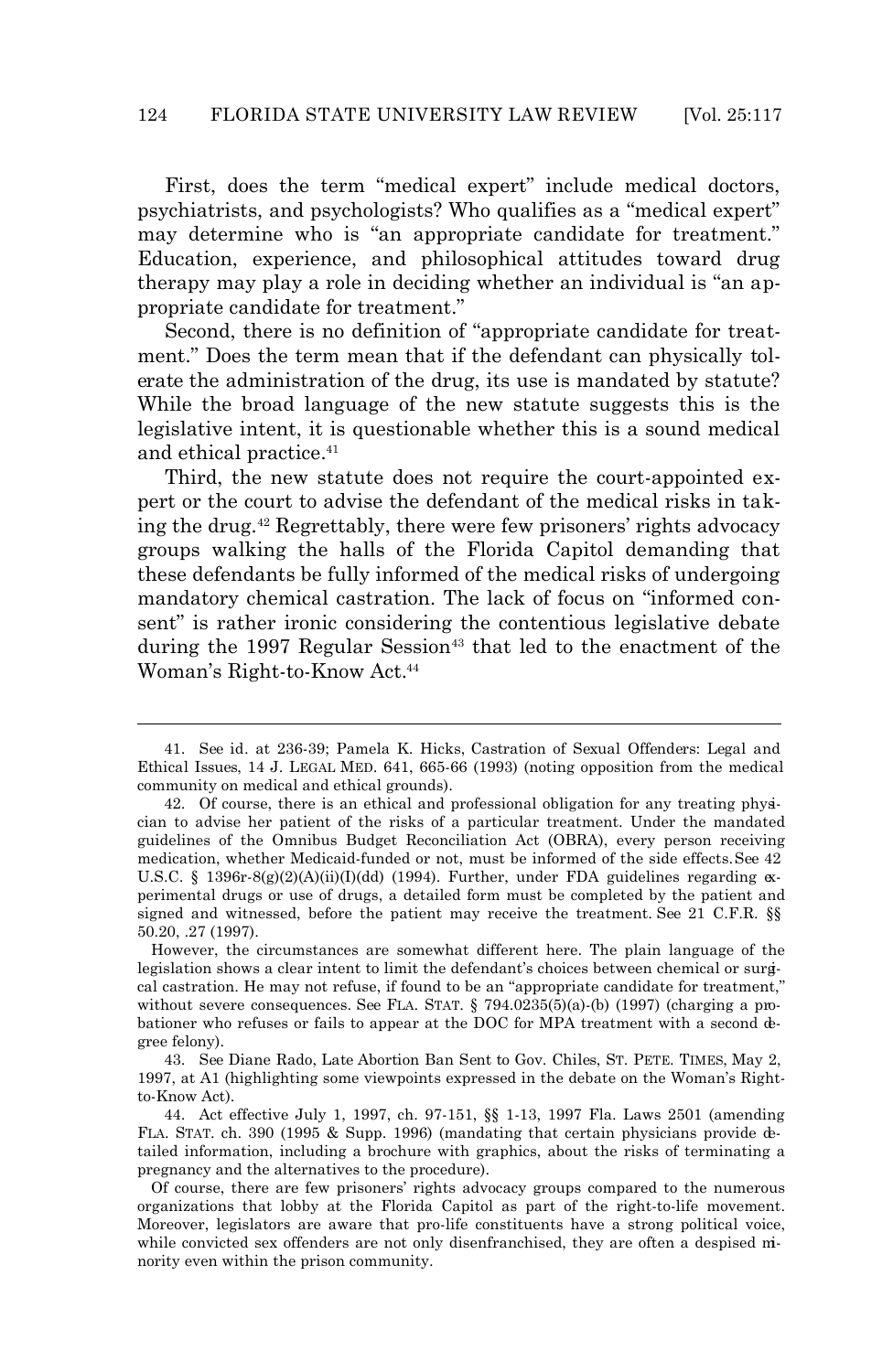When used on males, MPA effectively suppresses erections, ejaculations, and reduces the frequency and intensity of erotic thoughts.45 Side effects include increased appetite, weight gain of fifteen to twenty pounds, fatigue, mental depression, hyperglycemia, impotence, abnormal sperm, lowered ejaculatory volume, insomnia, nightmares, dyspnea (difficulty in breathing), hot and cold flashes, loss of body hair, nausea, leg cramps, irregular gall bladder function, diverticulitis, aggravation of migraine, hypogonadism, elevation of the blood pressure, hypertension, phlebitis, diabetic sequelae, thrombosis (leading to heart attack), and shrinkage of the prostate and seminal vessels.<sup>46</sup>

Fourth, the new statute directs the trial judge to have the defendant examined by a medical expert who then reports her findings to the court.47 Are these findings rebuttable by either the defendant or the state? May the court reject the testimony of its own witness?

In *Specht v. Patterson*, <sup>48</sup> the United States Supreme Court found that the opportunity for indeterminate confinement under a sexual psychopath statute warranted certain procedural protections.<sup>49</sup> Those protections include the right to be heard, to be represented by an attorney, to present evidence, and to cross examine adverse witnesses.50 The Court did not, however, articulate the standard of proof to be used in such cases. Nonetheless, because the proceeding is criminal in nature, the standard of proof employed in evaluating the testimony of the medical expert should, at a minimum, be clear and convincing evidence.<sup>51</sup>

49. *See id.* at 608 (explaining that pursuant to Colorado's Sex Offenders Act, a sex offender would be sentenced based upon a report made by a court-designated psychiatrist without permitting the defendant an opportunity to rebut the psychiatrist's findings).

50. *See id.* at 610.

 $\overline{a}$ 

51. *See generally* Fitzgerald, *supra* note 32, at 12 (explaining Allen v. Illinois, 478 U.S. 364 (1986), which held that the introduction of a psychiatric report in a civil commitment proceeding does not violate the Fifth Amendment privilege against selfincrimination because those safeguards are designed to protect the defendant's due process rights in a criminal proceeding only). In practice, the medical expert is more likely than not to be the state's witness, appointed by the court because the expert believes in the use of MPA for almost all sexual offenders subject to section 794.0235, *Florida Statutes*, a criminal statute. In such a circumstance, the defendant should be afforded the opportunity to rebut the adverse findings of the medical expert. Conversely, if the court selects a medical expert who is not predisposed to the state's position, the prosecutor should have the opportunity to present expert testimony expressing a different opinion.

<sup>45.</sup> *See* Fitzgerald, *supra* note 32, at 7 (explaining that the drug suppresses spontaneous erections but does not cause total sexual impotence); John T. Melella et al., *Legal and Ethical Issues in the Use of Antiandrogens in Treating Sex Offenders*, 17 BULL. AM. ACAD. PSYCHIATRY L. 223, 225 (1989).

<sup>46.</sup> *See* Melella et al., *supra* note 45; John McD. W. Bradford, *The Hormonal Treatment of Sexual Offenders,* 11 BULL. AM. ACAD. PSYCHIATRY L. 159, 163 (1983).

<sup>47.</sup> *See* FLA. STAT. § 794.0235(2)(a) (1997).

<sup>48.</sup> 386 U.S. 605 (1967) (finding that Colorado's Sex Offenders Act, which permitted a court to sentence a sexual offender to an indeterminate sentence not specified in the criminal statute, violated the Due Process Clause of the Fourteenth Amendment).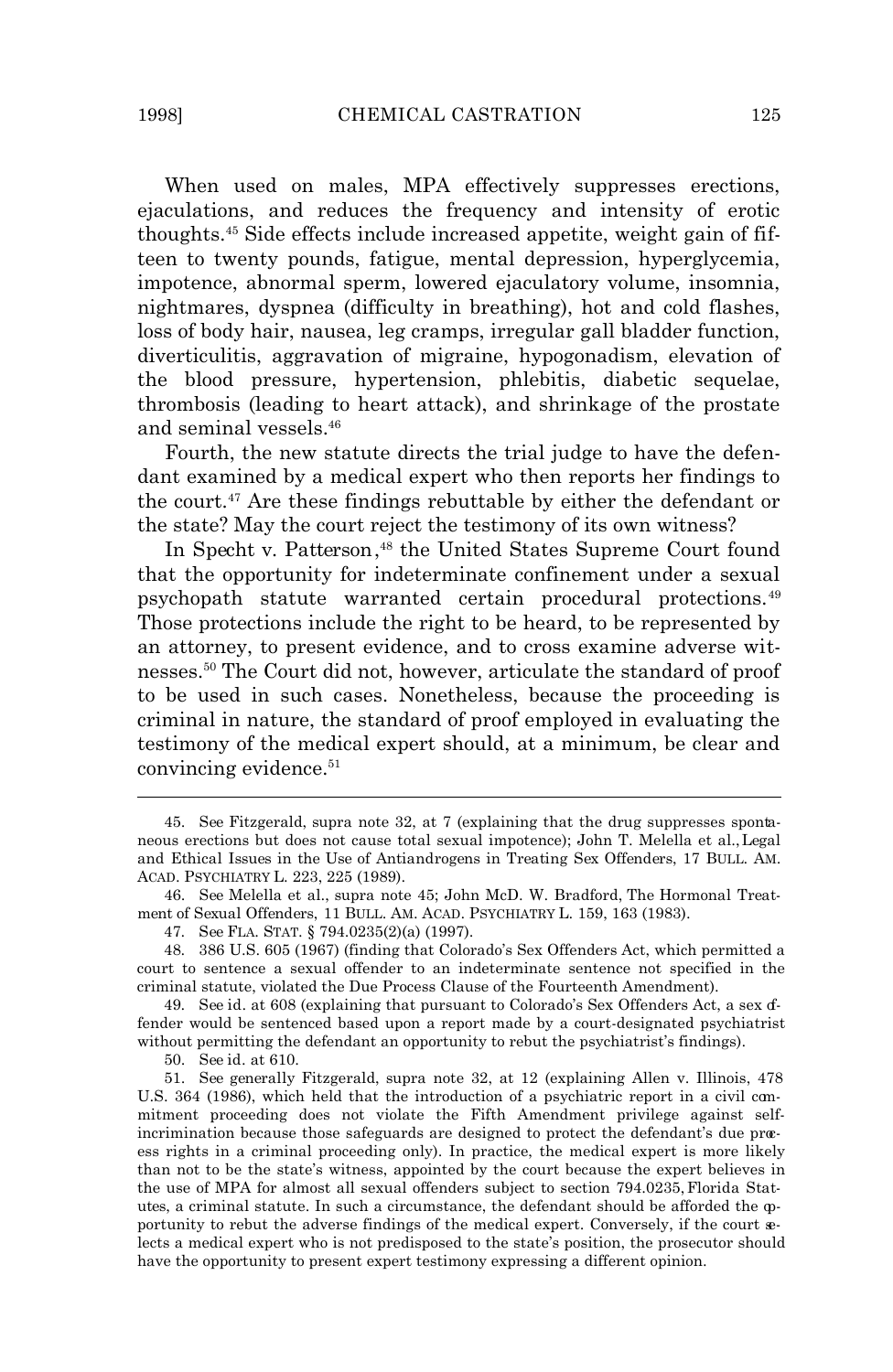#### IV. CONSTITUTIONAL CONSIDERATIONS

The new statute raises several constitutional issues, including possible violations of the right to refuse non-consensual medical treatment, the right to privacy, the prohibition against cruel and unusual punishment, due process and equal protection, and double jeopardy.<sup>52</sup>

#### *A. Involuntary Treatment and Informed Consent*

The new statute suggests that the Legislature intended to include a broad range of sex offenders within the purview of the statute.<sup>53</sup> However, many doctors believe MPA should be administered to a more narrowly delineated class of persons.<sup>54</sup> According to these doctors, the pivotal criterion in calculating the treatability of any sex offender is the patient's acknowledgment that his conduct is intolerable and beyond his control. <sup>55</sup>

Moreover, according to health care professionals who have been at the forefront of advocating the use of chemical castration as an effective alternative to incarceration, successful treatment requires competent psychotherapy and close monitoring in addition to the administration of MPA.56 Regrettably, neither psychotherapy nor any other kind of treatment beyond the mandatory, weekly injection of the drug is mentioned in the new statute.<sup>57</sup>

It appears that the Legislature, in enacting the chemical castration statute, has proceeded on the belief, or perhaps more accurately, on the *hope*, that administering a single drug—even involuntarily can effectively alter abusive behavior in all categories of sexual offenders. However, given the statute's broad application to the four types of sexual offenders,<sup>58</sup> each with different underlying causes for their exhibited criminal behavior, and the omission of the critical element of therapeutic counseling for those forced to undergo the procedure, it is difficult to conclude that the Legislature seriously viewed chemical castration as a form of treatment rather than punishment. To paraphrase the old truism about the duck: if it looks like

<sup>52.</sup> *See* ACLU POSITION STATEMENT, *supra* note 10.

<sup>53.</sup> *See* FLA. STAT. § 794.0235 (1997).

<sup>54.</sup> *See* Talev, *supra* note 4; *supra* Part III.A.

<sup>55.</sup> *See* Fitzgerald, *supra* note 32, at 9.

<sup>56.</sup> *See id.*

<sup>57.</sup> The explanation is probably more fiscal than philosophical. The current cost of an MPA 400 mg intramuscular injection is \$40.00 per week. *See* Fla. S. Comm. on Crim. Just., CS for SB 774 (1997) Staff Analysis 7 (Apr. 22, 1997) (on file with comm.). The Legislature did not analyze the cost for psychotherapy. However, it is not unreasonable to project the cost at several thousand dollars for each individual ordered to undergo weekly MPA injections.

<sup>58.</sup> *See supra* text accompanying note 37.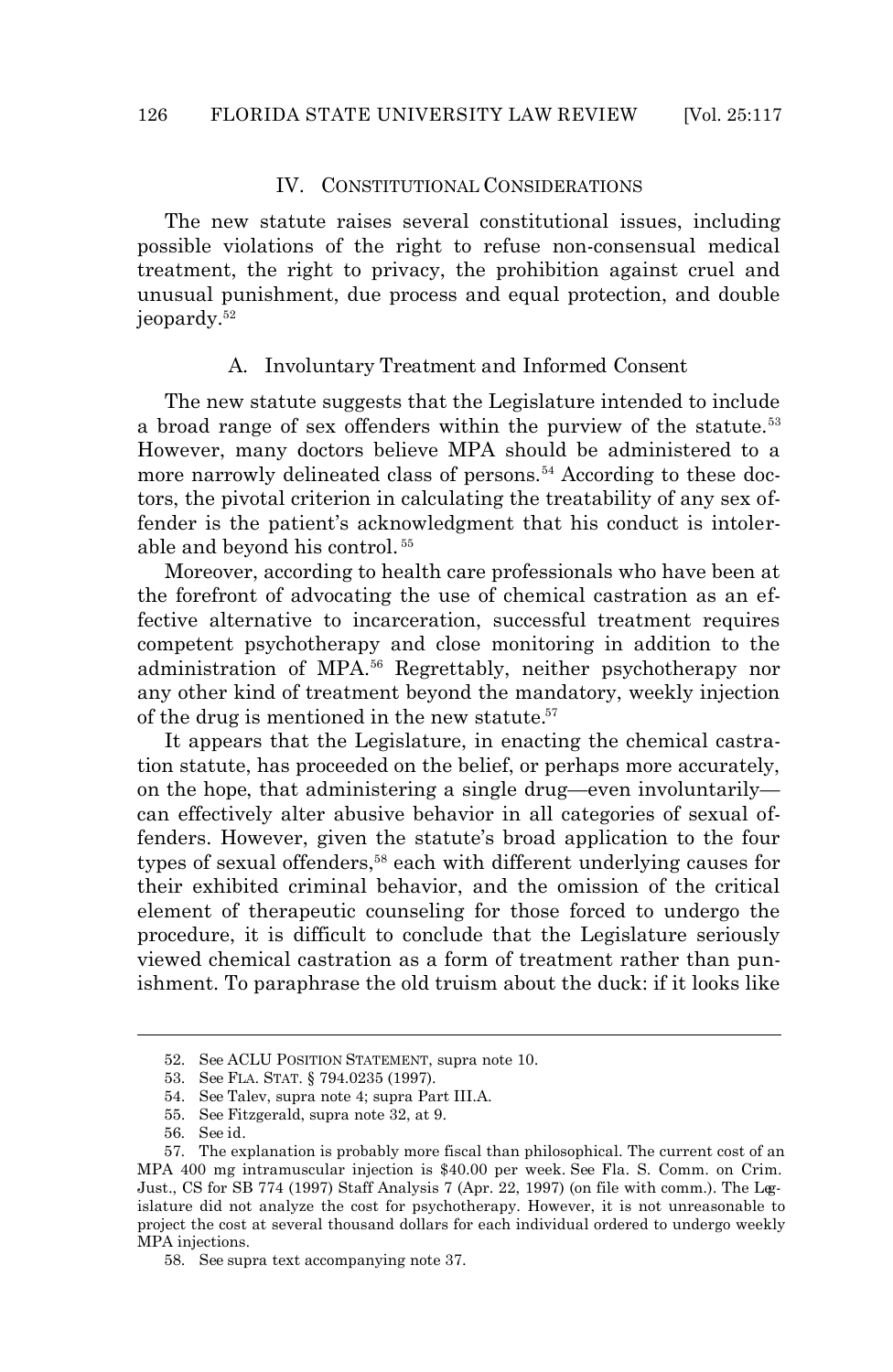$\overline{a}$ 

punishment, if it operates likes punishment, and if the Legislature intended for it to be punishment, then it must be punishment.

Obtaining a defendant's informed, voluntary consent for the administration of any drug, particularly one that has never received FDA sanction for the legislatively mandated purpose, is not only sound medical practice, it is constitutionally required.<sup>59</sup> The U.S. Supreme Court has recognized that an individual possesses a liberty interest that includes the right to withhold consent to intrusive medical treatment.<sup>60</sup> Courts have also held that prisoners and competent patients involuntarily committed to state mental institutions do not forfeit their fundamental right to refuse non-consensual medical treatment.61 However, courts have also recognized that in the face of legitimate prison regulations to preserve prison safety and security met by reasonably related procedures, the rights of prisoners may be limited.<sup>62</sup> A court must weigh the prisoner's decisional autonomy and bodily integrity interest against the nature of the government's compelling interest.<sup>63</sup>

61. *See* Washington v. Harper, 494 U.S. 210, 227 (1990) (holding that antipsychotic medication may be administered to a mentally ill state inmate only after determining that the inmate was dangerous and that the drug was in the inmate's best interest); Mills v. Rogers, 457 U.S. 291, 299 n.16 (1982) ("[I]nvoluntarily committed mental patients do retain liberty interests protected directly by the constitution . . . and these interests are implicated by the involuntary administration of antipsychotic drugs."); Vitek v. Jones, 445 U.S. 480, 493-94 (1980) ("A criminal conviction and sentence of imprisonment extinguish an individual's right to freedom from confinement for the term of his sentence, but they do not authorize the State to . . . subject him to involuntary psychiatric treatment without affording him additional due process protections."); Rogers v. Okin, 634 F.2d 650, 653 (1st Cir. 1980) ("[A] person has a constitutionally protected interest in being left free by the state to decide for himself whether to submit to the serious and potentially harmful medical treatment . . . as part of the penumbral right to privacy, bodily integrity, or personal security."); Runnels v. Rosendale, 499 F.2d 733, 735 (9th Cir. 1974) (performing a hemorrhoidectomy without the prisoner's consent implicated the prisoner's right to refuse medical treatment); Singletary v. Costello, 665 So. 2d 1099, 1104 (Fla. 4th DCA 1996) (recognizing a prisoner's right to refuse medical treatment after he engaged in a hunger strike); *In re* K.K.B., 609 P.2d 747, 751 (Okla. 1980) (holding that a legally competent patient has the right to refuse treatment with antipsychotic drugs).

62. *See Washington*, 494 U.S. at 223 (citing Turner v. Safley, 482 U.S. 78, 79 (1987)). *But see Singletary*, 665 So. 2d at 1105 (applying strict scrutiny analysis and holding that the prisoner retained the constitutional right to privacy, despite the state's interest in the preservation of prison security, safety, and rehabilitation).

63. *See Washington*, 494 U.S. at 229 (recognizing a significant liberty interest in avoiding the unwanted administration of an antipsychotic drug); *Thor*, 855 P.2d at 383

<sup>59.</sup> *See* Fitzgerald, *supra* note 32, at 18-25 (discussing informed consent).

<sup>60.</sup> *See* Cruzan v. Missouri Dep't of Health, 497 U.S. 261, 277 (1990) (holding that an incompetent person's wishes to withhold medical treatment must be proven by clear and convincing evidence); *see also* Thor v. Superior Court, 855 P.2d 375, 383 (Cal. 1993) (balancing a prisoner's right to be free from non-consensual intrusions into his bodily integrity against the countervailing state interests of the preservation of life, prevention of suicide, integrity of the medical profession, and protection of innocent third parties); Singletary v. Costello, 665 So. 2d 1099, 1104 (Fla. 4th DCA 1996) (recognizing a prisoner's fundamental right to refuse medical treatment after he engaged in a hunger strike).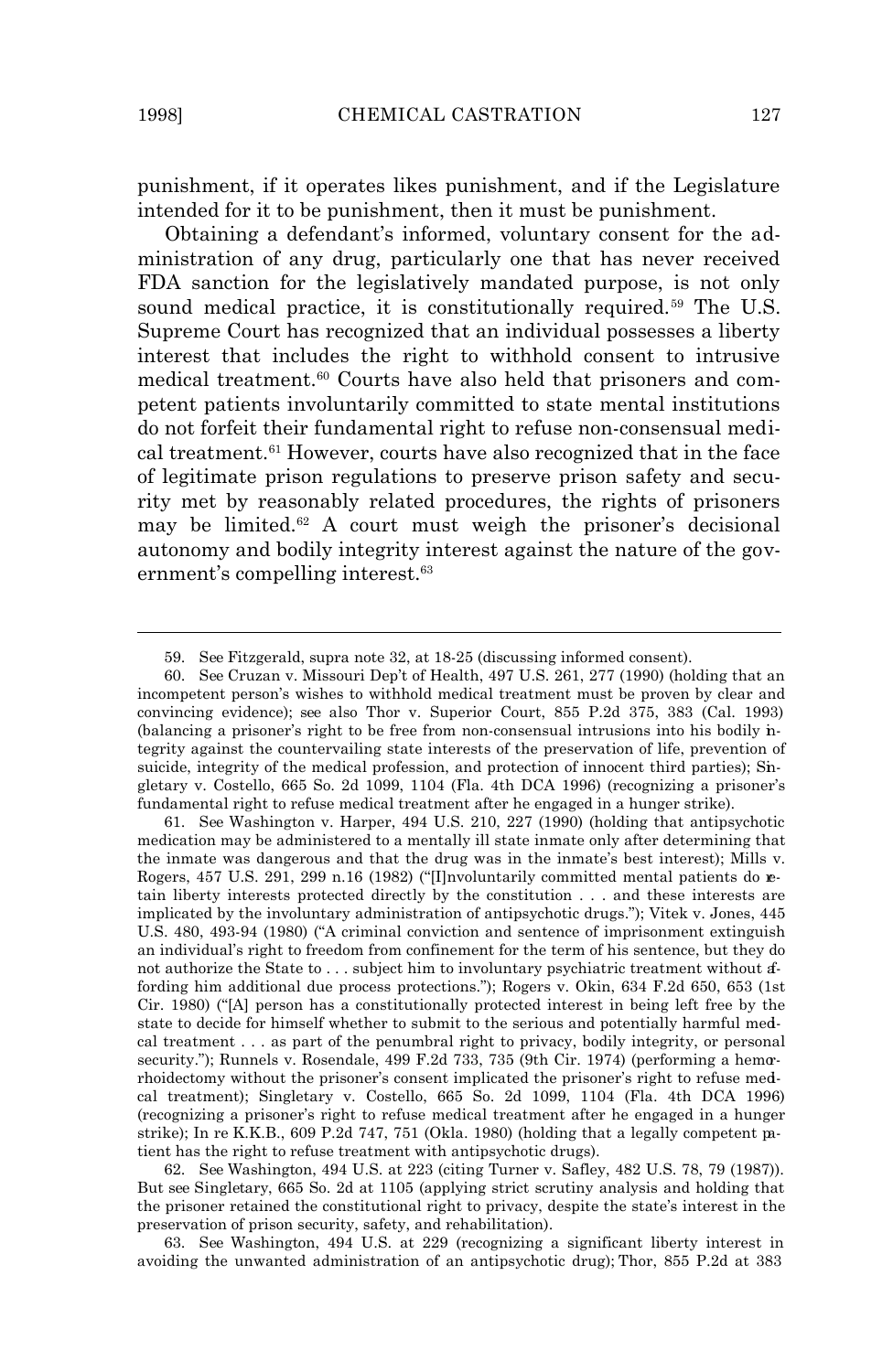In *Canterbury v. Spence*, 64 the court stated that "[t]he root premise [to the doctrine of informed consent] is the concept, fundamental in American jurisprudence, that '[e]very human being of adult years and sound mind has a right to determine what shall be done with his own body.'"65 The question thus becomes whether court-ordered chemical castration of a defendant at the time of his release from confinement, as required by the new statute, is *voluntary*.

Chemical castration is an intrusive and invasive procedure with many known side effects and long-term health risks.<sup>66</sup> Mandatory weekly drug injections qualify as an unjustified interference of a defendant's constitutionally protected rights, absent a demonstrated showing of a "compelling state interest."67 Protecting society from recidivist child molesters and rapists is unquestionably a compelling governmental interest. Nonetheless, given the paucity of evidence that chemical castration is an effective means of treatment for nonparaphiliacs and involuntarily-treated paraphiliacs, mandatory administration of MPA is not reasonably related or narrowly tailored to the state's legitimate goals of rehabilitation and public safety.

Proponents of chemical castration emphasize that because the offender can choose, at least in theory, to not submit to the procedure, the medical treatment is consensual.<sup>68</sup> But the *choice* to discontinue the administration of MPA can result not only in a violation of probation, but also in an indictment for an additional second degree felony.69 Consequently, exercising the option to withdraw from the medical treatment, without the consent of the court, is no option at all. Given this reality, the choice cannot be held to be made freely, knowingly, or voluntarily.

#### *B. The Right to Privacy*

Unlike article I, section 23 of the Florida Constitution, the U.S. Constitution does not provide an explicit right to privacy. The U.S. Supreme Court has, however, acknowledged an implied right to pri-

<sup>(</sup>upholding an inmate's right to refuse life-sustaining treatment); *see also* Skinner v. Oklahoma, 316 U.S. 535 (1942) (striking down a forced sterilization statute).

<sup>64.</sup> 464 F.2d 772 (D.C. Cir. 1972) (discussing a patient-initiated action against a surgeon).

<sup>65.</sup> *Id.* at 780.

<sup>66.</sup> *See supra* text accompanying note 46.

<sup>67.</sup> *See generally* Green, *supra* note 14, at 17.

<sup>68.</sup> *See* Fitzgerald, *supra* note 32, at 22 (arguing that if the defendant is permitted the option of accepting the treatment as a condition of probation or parole, then it is vduntary because there has been a rational decision to undergo treatment rather than remain in prison).

<sup>69.</sup> *See* FLA. STAT. § 794.0235(5)(a)-(b) (1997).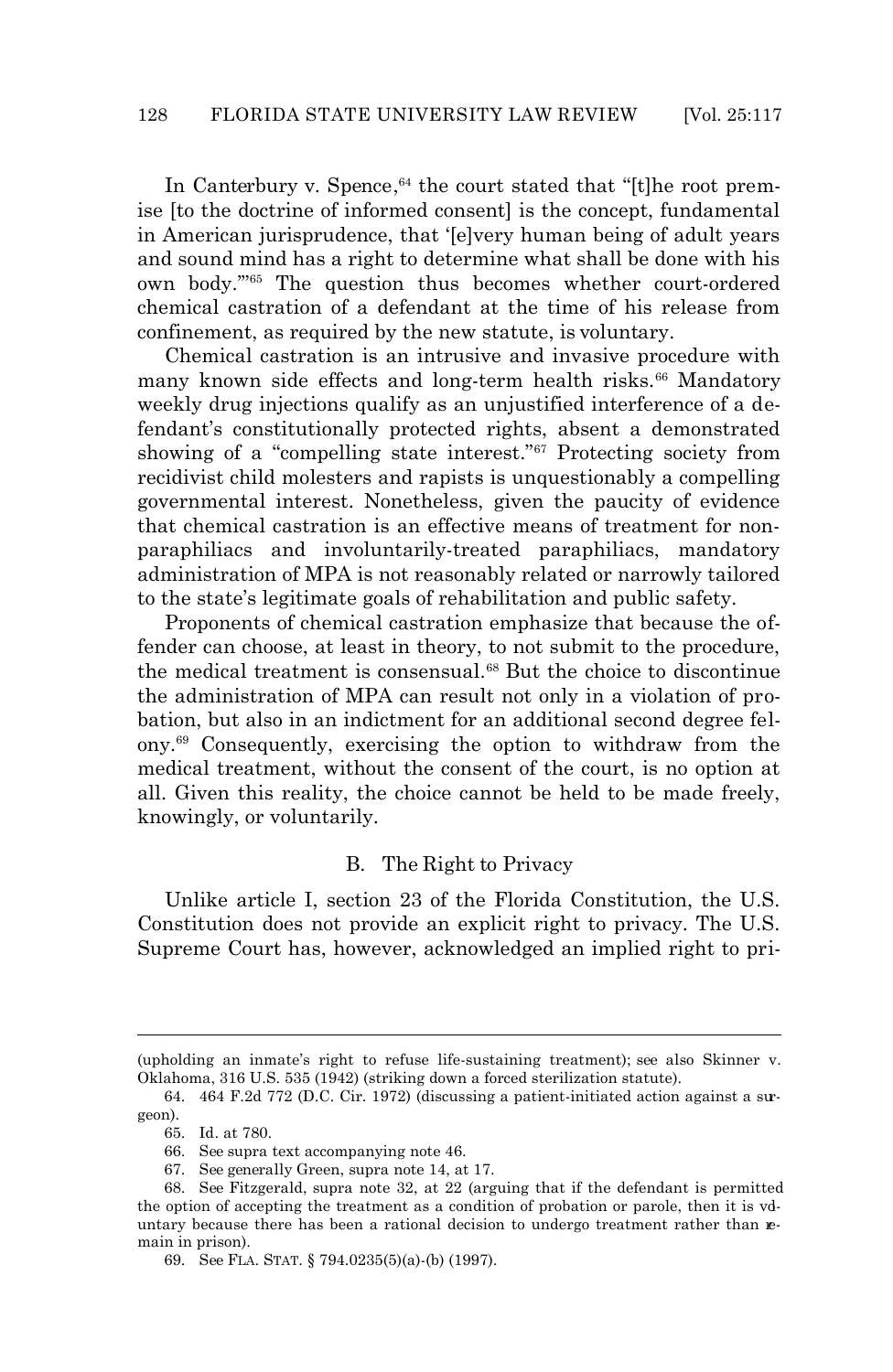$\overline{a}$ 

vacy under the Fourteenth Amendment.<sup>70</sup> This fundamental guarantee protects an individual's decisional autonomy and right to bodily integrity with respect to decisions concerning childbearing and contraception.<sup>71</sup>

State-mandated administration of an impotence-inducing hormone not only involves compelled medical care, but also invades the constitutionally protected right to privacy. Like forced sterilization and contraception, an order directing periodic injections of MPA implicates the rights of bodily integrity and reproductive autonomy.<sup>72</sup> In *Skinner v. Oklahoma*, <sup>73</sup> the Court acknowledged that the right to procreate represents one of the basic civil rights of humanity and that such a right is fundamental to the very existence and survival of the race.<sup>74</sup>

The Court has expressed "great resistance to expand the substantive reach of [the Due Process Clause], particularly if it requires redefining the category of rights deemed to be fundamental."75 In this effort, the Court has rendered precise requirements for those rights that should be protected, insisting "not merely that the interest denominated as a 'liberty' be 'fundamental' . . . but also that it be an interest traditionally protected by our society."76 Yet, a finding by the courts that procreation is fundamental did not unduly jeopardize the reach of the Due Process Clause because "[t]he rights to conceive and to raise one's children have been deemed 'essential' . . . 'basic civil rights of man' . . . and '[r]ights far more precious . . . than property rights.'"<sup>77</sup>

72. *See* Peters, *supra* note 1, at 322-23 (discussing the right to procreative freedom).

77. Stanley v. Illinois, 405 U.S. 645, 651 (1972) (holding that an unwed father was entitled to a hearing on his fitness as a parent before his children could be removed in a

<sup>70.</sup> *See* Griswold v. Connecticut, 381 U.S. 479, 484-86 (1965) (holding that a state law forbidding the use of contraceptives was unconstitutional because the statute intruded upon the right of marital privacy and was not supported by a compelling state interest). When a statute infringes on a fundamental right or appears to invidiously discriminate against a suspect class, the court applies a strict scrutiny analysis, requiring that the action be justified by a compelling state interest, and that it be the least restrictive means for achieving the state's asserted goal. *See* Washington v. Glucksberg, 117 S. Ct. 2258, 2268 (1997) (upholding a statutory ban on assisted suicide).

<sup>71.</sup> *See* Carey v. Population Serv. Int'l, 431 U.S. 678, 684-85 (1978) (recognizing that the constitutional privacy protection implicit in the Fourteenth Amendment extends to individual childbearing decisions); Eisenstadt v. Baird, 405 U.S. 438, 453-54 (1972) (holding that the privacy right encompasses the right of unmarried persons to use contraception); Roe v. Wade, 410 U.S. 179, 211-13 (1973) (Douglas, J., concurring) (describing the privacy right as encompassing the freedom from bodily restraint and compulsion, the liberty of caring for one's own health and person, and the freedom to decide fundamental issues of one's life, such as procreation and child-rearing).

<sup>73.</sup> 316 U.S. 535 (1942).

<sup>74.</sup> *See id.* at 541.

<sup>75.</sup> Bowers v. Hardwick, 478 U.S. 186, 195 (1986) (upholding a sodomy statute).

<sup>76.</sup> Michael H. v. Gerald D., 491 U.S. 110, 122 (1989) (footnote omitted) (upholding a California statute establishing paternity).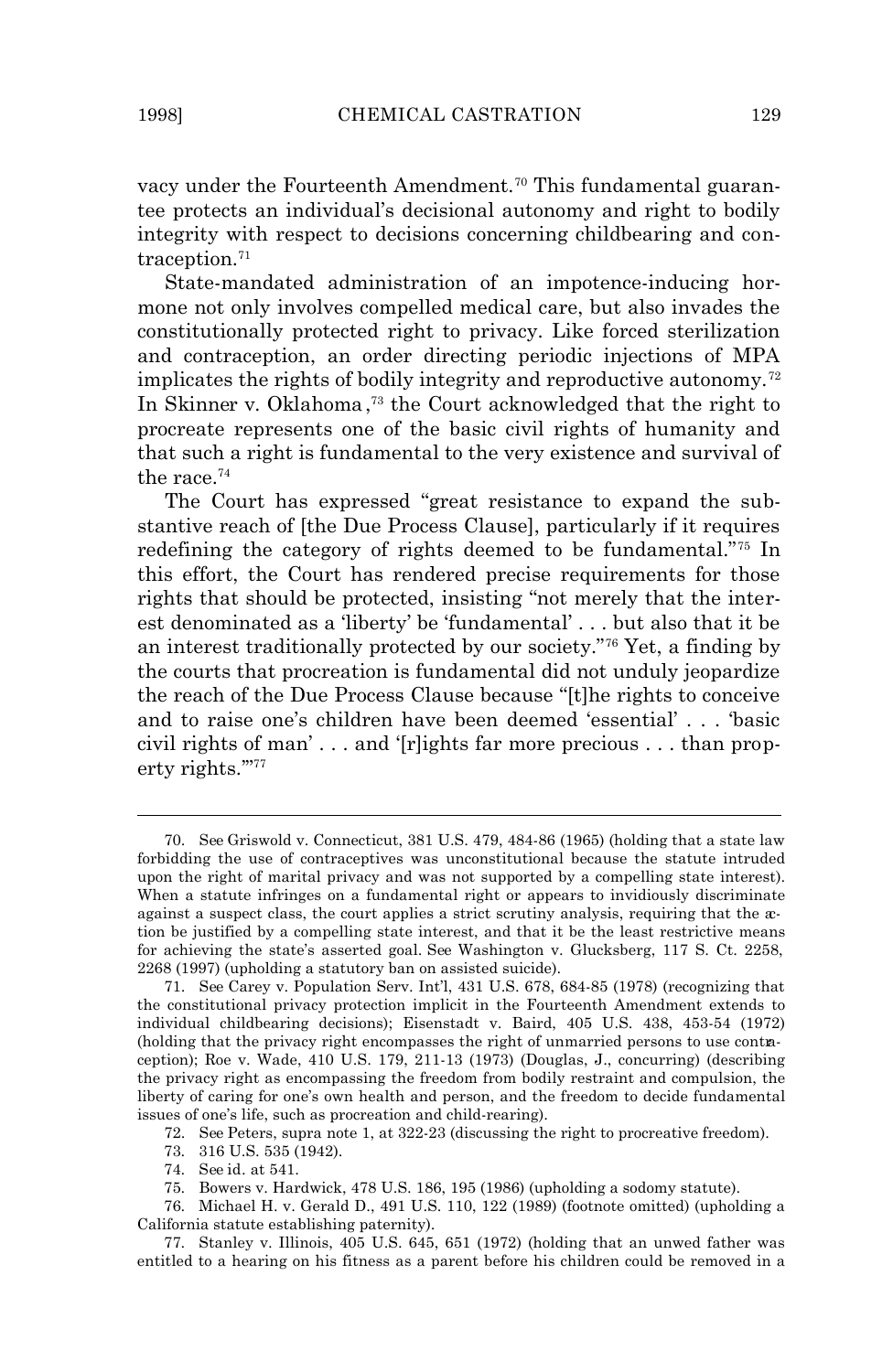The Court in *Paul v. Davis*78 recognized that legislation infringing on the right of procreation invokes a heightened constitutional analysis.79 Chemical castration as a punitive measure for convicted sex offenders violates the right of procreative freedom. To render a convicted sex offender virtually impotent is to deprive him of his right to procreate, a right characterized in cases such as *Skinner* as "one of the basic civil rights of man."80 In addition, castration by periodic injections represents a more intrusive procedure than a vasectomy because it results in a diminution of the sex drive. While proponents of the new statute argue that the chemical castration procedure involves only a temporary interference with an individual's ability to reproduce, the individual's ability to procreate is still infringed upon during the period of treatment. Moreover, the new statute provides courts with the authority to order that the injections be administered for life.<sup>81</sup>

#### *C. Cruel and Unusual Punishment*

Techniques outside the scope of traditional penalties, such as fines and incarceration, are constitutionally suspect.<sup>82</sup> Courts have invalidated several medical treatments as cruel and unusual punishment and view with particular disfavor experimental, peculiar, and ineffective "therapies."83 In *Skinner*, Justice Jackson wrote, "[t]here are limits to the extent to which a legislatively represented majority may conduct biological experiments at the expense of the dignity and personality and natural powers of a minority—even those who have been guilty of what the majority define as crimes."<sup>84</sup>

dependency proceeding) (quoting Meyer v. Nebraska, 262 U.S. 390, 399 (1923); Skinner v. Oklahoma, 316 U.S. 535, 541 (1942); May v. Anderson, 345 U.S. 528, 533 (1953)).

<sup>78.</sup> 424 U.S. 693 (1976). The Court clarified the scope of privacy deserving constitutional protection and held that without more, damage to reputation alone does not implicate a fundamental liberty interest. *See id.* at 713.

<sup>79.</sup> *See id.* at 713.

<sup>80.</sup> *Skinner*, 316 U.S. at 541.

<sup>81.</sup> *See* FLA. STAT. § 794.0235(2)(a) (1997). Given the current levels of concern about sexual predators, the author believes that a sentence of weekly drug injections "for life" will be the norm, rather than the exception, should the new law be held constitutional.

<sup>82.</sup> *See* Trop v. Dulles, 356 U.S. 86, 100 (1958) (holding that the expatriation of a U.S. Army deserter exceeded Congress' war power).

<sup>83.</sup> *See* Knecht v. Gillman, 488 F.2d 1136, 1140 (8th Cir. 1973) (disallowing the administration of a vomit-inducing drug to nonconsenting mental institution inmates); Mackey v. Procunier, 477 F.2d 877, 877-78 (9th Cir. 1973) (holding that a prisoner challenging the use of a fright drug as aversive therapy had sufficiently alleged a claim of cruel and unusual punishment); Rennie v. Klein, 462 F. Supp. 1131, 1143 (D. N.J. 1978) (finding that the forcible administration of psychotropic medication was a treatment plan and not punishment because the medication had therapeutic value, was recognized as an acceptable medical practice, did not cause unnecessarily harsh side effects, and was part of a continuing psychotherapeutic program).

<sup>84.</sup> *Skinner*, 316 U.S. at 546 (Jackson, J., concurring).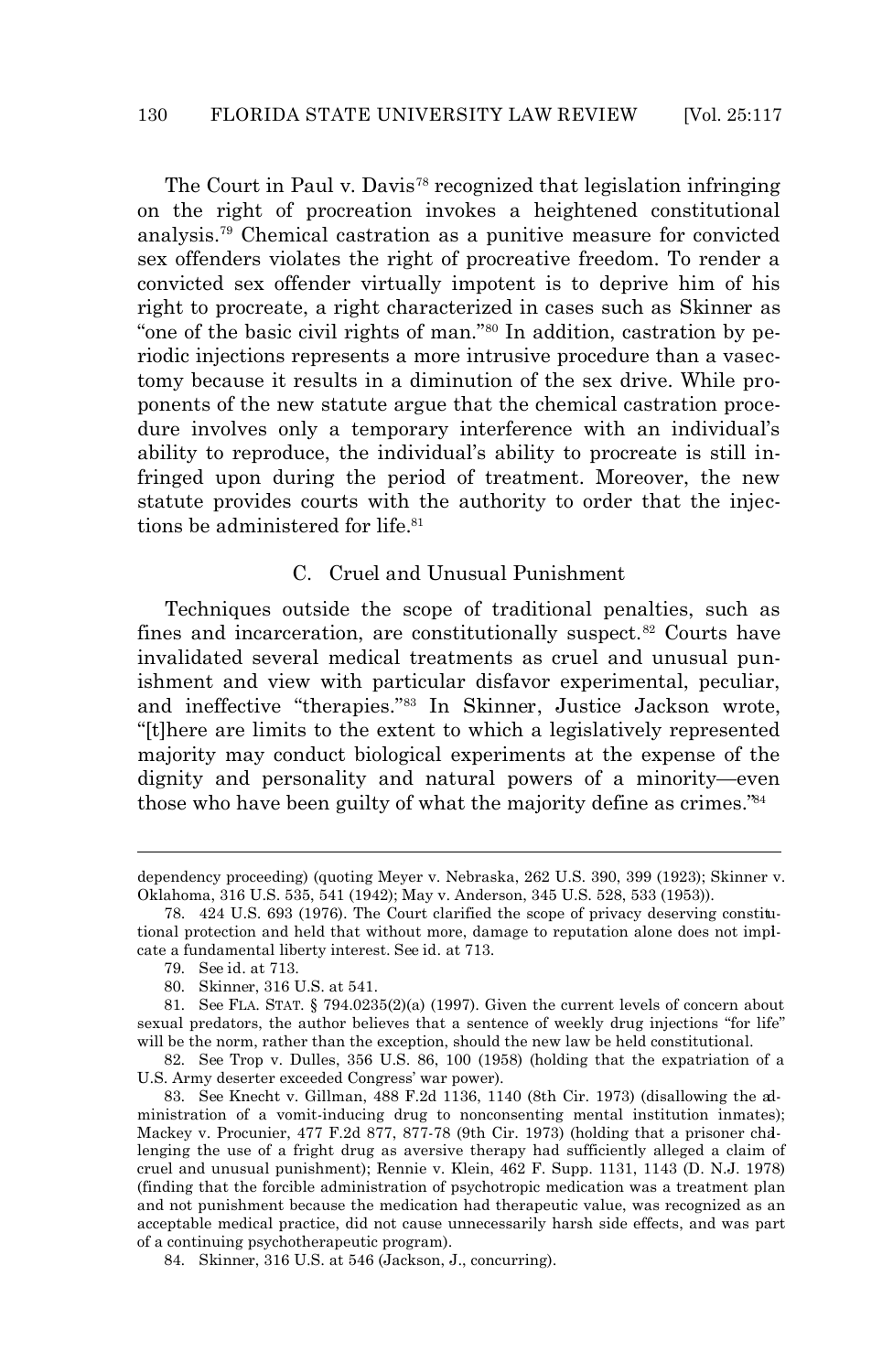In reasoning that echoes a cruel and unusual punishment analysis, the court in People v. Gauntlett<sup>85</sup> struck down a sentence compelling a man convicted of a sexual offense to submit to MPA injections as an unlawful condition of probation and unauthorized by state law because MPA had not received FDA approval specifically for chemical castrations, and had not gained acceptance in the medical community as a safe and effective treatment for males.<sup>86</sup> While chemical castration has yet to be analyzed pursuant to the federal Constitution, courts have held surgical castration to be violative of the Eighth Amendment's proscription against cruel and unusual punishment. In holding that a fine for assault and battery was within the sentencing parameters established by a Georgia statute, the court in Whitten v. State<sup>87</sup> explained that quartering, burning, hanging in chains, and castration are cruel and unusual punishments.88 In *Davis v. Berry*, <sup>89</sup> the court struck down an Iowa statute that authorized vasectomies for repeat felons as cruel and unusual punishment, and as violative of both equal protection and due process.90 The court distinguished vasectomy from surgical castration, but reasoned that the two procedures induced similar effects on the defendant.<sup>91</sup> Vasectomy, like castration, was held to be cruel and unusual punishment because "the humiliation, degradation, and mental suffering are always present and known."<sup>92</sup>

#### *D. Due Process and Equal Protection*

Although courts maintain great discretion in imposing terms of probation, all probationary conditions must meet the requirements of the reasonable relationship test.<sup>93</sup> Probationary conditions must be reasonably related to the crime for which the offender was convicted, to the rehabilitation of the offender in order to prevent future

 $\overline{a}$ 

92. *Id.* at 416-17.

<sup>85.</sup> 352 N.W.2d 310 (Mich. Ct. App. 1984), *modified,* 419 N.W.2d 909 (Mich. 1984), *appeal after remand,* 394 N.W.2d 437 (Mich. Ct. App. 1986); Gauntlett v. Kelley, 658 F. Supp. 1483 (W.D. Mich. 1987) (denying the petition for writ of habeas corpus), *aff'd,* 849 F.2d 213 (6th Cir. 1988).

<sup>86.</sup> *See Gauntlett*, 352 N.W.2d at 315-17. The *Gauntlett* court explained it was not deciding the case on constitutional grounds because the case could be decided pursuant to state law. *See id*. at 314.

<sup>87.</sup> 47 Ga. 297 (1872).

<sup>88.</sup> *See id.* at 302.

<sup>89.</sup> 216 F. 413 (S.D. Iowa 1914), *rev'd on other grounds*, 242 U.S. 468 (1917).

<sup>90.</sup> *See id.* at 416.

<sup>91.</sup> *See id.*

<sup>93.</sup> *See* United States v. Stine, 521 F. Supp. 808, 809 (E.D. Pa. 1981), *aff'd*, 675 F.2d 69 (3d Cir. 1982) (holding that a condition of probation requiring convicted felons to submit to psychiatric counseling satisfied the reasonable relationship test).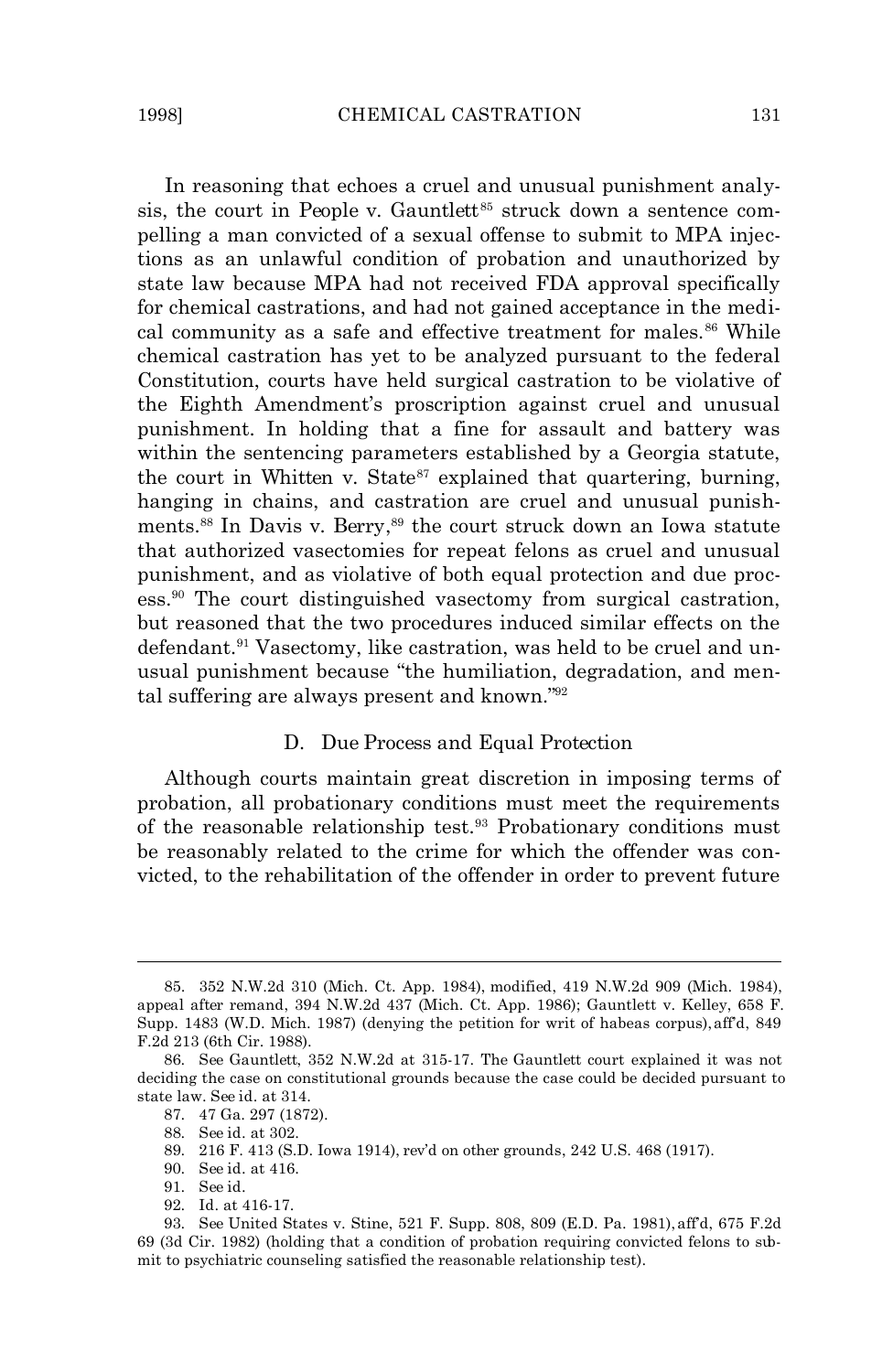criminality, or to the promotion of public safety.<sup>94</sup> The imposed condition may not be overbroad in its application.<sup>95</sup> The condition must also be narrowly tailored to meet the goal of rehabilitation "without unnecessarily restricting the probationer's otherwise lawful activities."<sup>96</sup>

Chemical castration fails both prongs of the reasonable relationship test with regard to non-paraphiliacs and involuntarily-treated paraphiliacs. First, those who assert that the government's interest in protecting the public is met by removing an offender's ability to commit future sex crimes fail to recognize that continued incarceration is a more narrowly tailored means of furthering the state interest than chemical castration. Second, because the non-paraphiliac's conduct is often motivated by anger and hatred rather than sexual desire, a treatment that merely curbs sexual desire bears no reasonable relationship to the offender's criminal behavior.<sup>97</sup> Third, application of chemical castration to all repeat offenders violates the requirement that a condition of probation not be overbroad. Because chemical castration is an ineffective treatment for non-paraphiliacs, it cannot meet its intended goal in this class of sex offenders where the purpose of probation is to rehabilitate.<sup>98</sup> Fourth, the statute strips the courts of any discretion to make an individual determination of the suitability of MPA treatment for repeat sexual offenders.

l

<sup>94.</sup> *See* United States v. Tonry, 605 F.2d 144, 148 (5th Cir. 1979) (affirming the condition that the probationer not participate in any political activities because the restriction was reasonably related to his conviction of illegally accepting campaign contributions); Higdon v. United States, 627 F.2d 893, 897 (9th Cir. 1980) (holding that the probationary conditions requiring the forfeiture of assets and charitable work were not intended as rehabilitative); M.C.L. v. State, 682 So. 2d 1209, 1213 (Fla. 1st DCA 1996) (upholding the moral probation requirement because it was reasonably related to the crime); Fernandez v. State, 677 So. 2d 332, 335 (Fla. 4th DCA 1996) (invalidating a probation requirement that the defendant submit to and pay for random alcohol tests); Howland v. State, 420 So. 2d 918, 919-20 (Fla. 1st DCA 1982) (holding a condition of probation prohibiting a convicted child abuser from fathering a child invalid because it interfered with noncriminal conduct and was not reasonably related to past or future criminality).

<sup>95.</sup> *See* Hughes v. State, 667 So. 2d 910, 912 (Fla. 4th DCA 1996) (striking down as overbroad a probationary condition that forbid the defendant from coming within 250 miles of the victim); Williams v. State, 661 So. 2d 59, 61 (Fla. 2d DCA 1995) (invalidating a probationary condition that the defendant waive confidentiality of random blood and urine tests because it was overbroad); People v. Zaring, 8 Cal. App. 4th 362, 371 (Cal. Ct. App. 1992) (invalidating a condition of probation that the defendant not become pregnant because it was not reasonably related to the crime committed or to future criminal behavior).

<sup>96.</sup> *Higdon*, 627 F.2d at 898; *see also* Brodus v. State, 449 So. 2d 941, 942 (Fla. 2d DCA 1984) (invalidating the condition prohibiting a drug user from living with an unrelated female); Rodriguez v. State, 378 So. 2d 7, 10 (Fla. 2d DCA 1979) (invalidating a condition prohibiting a convicted child abuser from marrying or becoming pregnant).

<sup>97.</sup> *See* Russell, *supra* note 2, at 426-59; Fitzgerald, *supra* note 32, at 4-5; Icenogle, *supra* note 36, at 285, 288-93.

<sup>98.</sup> *See* Komisky v. State, 330 So. 2d 800, 801-02 (Fla. 1st DCA 1976) (finding that the purpose of probation is primarily to rehabilitate, not to punish).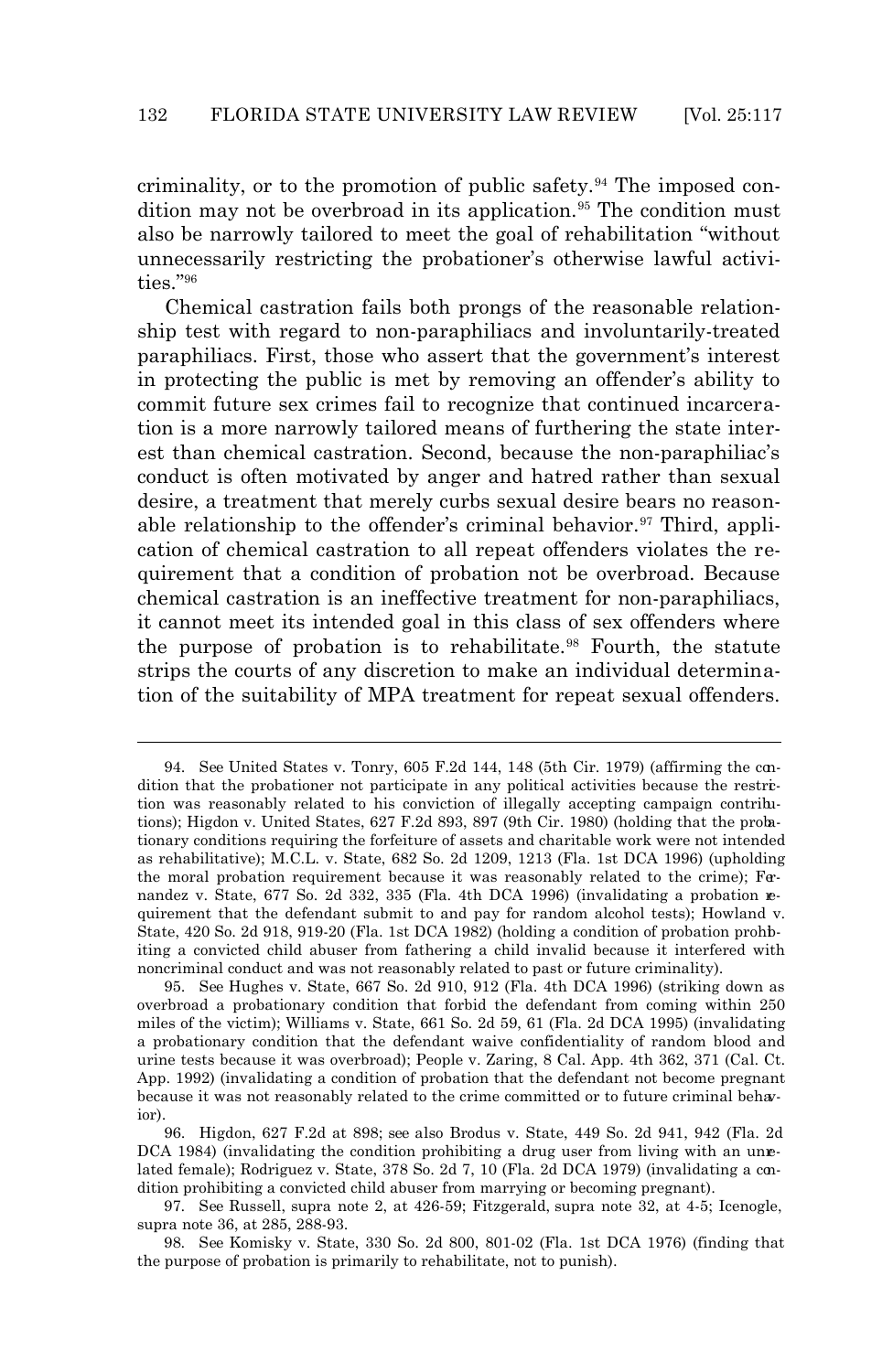Periodic, indefinite injections are mandated for repeat sex offenders, regardless of how dangerous the drug may be and whether the procedure offers any effective treatment.<sup>99</sup> The statute's mandate is particularly inappropriate for a sentence that requires the ingestion of a drug that may be totally ineffective and may inflict serious side effects.100 Fifth, chemical castration does not necessarily prevent future criminality because the treatment does not address the offender's violent tendencies and thus does not curb an offender's urge to commit acts of sexual battery. In fact, some experts fear that chemical castration will, because of the shame it instills, augment the violent nature of some offenders.101 Moreover, because nonparaphiliac offenders are motivated not by sexual drive, but by intense feelings of hatred and hostility, the procedure may cause an increase in the occurrences of this type of sexual battery.<sup>102</sup>

Finally, there is the issue of gender. On its face, the statute is gender neutral. The consequences, however, are not. Both males and females who commit sexual battery are theoretically subject to the statute. MPA was designed to be used by women as a safe contraceptive. It has no effect on the female sex drive.103 In contrast, MPA has been legislatively mandated for use in a biological experiment designed to curb the sex drive of men convicted of sexual battery. The long-term physical and psychological effects of the administration of the drug are unknown.<sup>104</sup>

In sum, the diagnosis of the cause of a particular sexual battery is difficult and requires a comprehensive evaluation of the driving forces behind the behavior as well as the emotional responses to the behavior.105 The new statute does not take into account the complexities of the causes of sexual battery. Instead, it provides the court with a single solution—the involuntary injection of drugs into

l

<sup>99.</sup> *See* FLA. STAT. § 794.0235(1)(b) (1997).

<sup>100.</sup> *See* Washington v. Harper, 494 U.S. 210, 227 (1990) (allowing antipsychotic medication to be administered only after a determination that an inmate is dangerous and that the drug is in the inmate's best medical interest); Vitek v. Jones, 445 U.S. 480, 493- 94 (1980) ("A criminal conviction and sentence of imprisonment extinguish an individual's right to freedom from confinement for the term of his sentence, but they do not authorize the State . . . to subject him to involuntary psychiatric treatment without affording him additional due process protections."). The author does not doubt that some prosecutors and some trial judges will read section 794.0235, *Florida Statutes*, to require "the weekly administration of injections of MPA for the natural life of the defendant" based upon the finding of a "medical expert" who has never treated a sex offender with MPA. The "expert" will likely predict that the defendant will not have an allergic reaction to MPA nor will he experience any unanticipated side effects.

<sup>101.</sup> *See* Vanderzyl, *supra* note 2, at 133.

<sup>102.</sup> *See id.*

<sup>103.</sup> *See* Harvard Note, *supra* note 17, at 803.

<sup>104.</sup> *See* Fitzgerald, *supra* note 32, at 9.

<sup>105.</sup> *See* Berlin & Meinecke, *supra* note 35, at 601.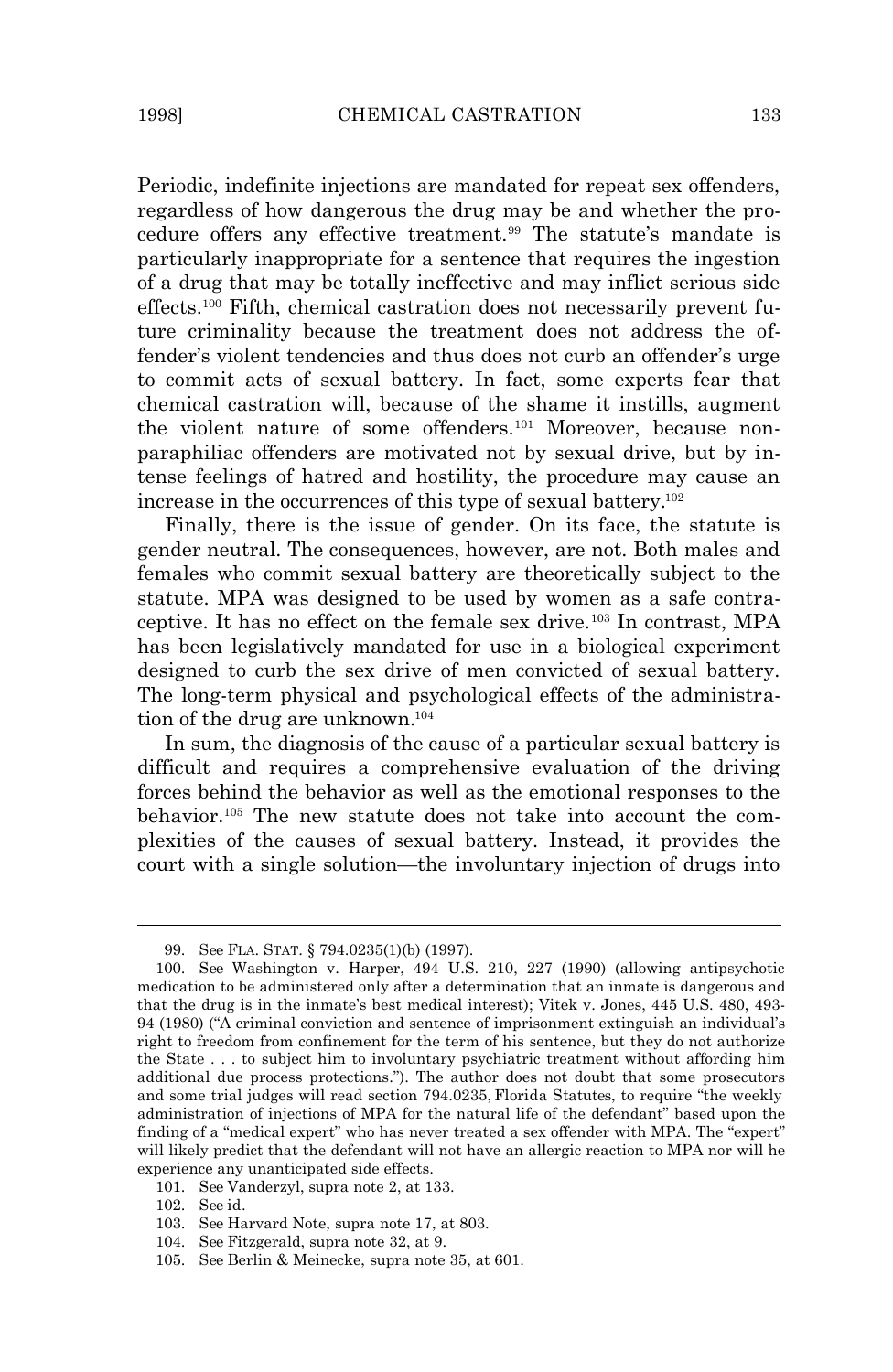the body of a defendant over an extended period of time—which is highly problematic and perhaps dangerous.

#### *E. Double Jeopardy*

The Double Jeopardy Clause of the Fifth Amendment and article 1, section 9 of the Florida Constitution provide that no person shall be subject for the same offense "twice put in jeopardy of life or limb."106 These provisions protect against a second prosecution for the same offense after conviction or acquittal, and multiple punishments for the same offense.<sup>107</sup>

In State v. Woodland,<sup>108</sup> the court held that the prosecution for violation of probation and contempt would subject the defendant to double jeopardy.109 Because the defendant's violation of probation would result in sanctions or revocation of probation, double jeopardy attaches and the state cannot also charge the defendant with a separate felony. This is distinguishable, however, from a violation of probation that would constitute a crime whether it is committed by a probationer or not.

Under the new law, submission to MPA treatment is a condition of probation for repeat sexual offenders, and can be a condition of probation for first-time offenders.110 Should a defendant decide to withdraw from the administration of MPA, he will be guilty of a violation of probation.<sup>111</sup> In sentencing a defendant for violation of probation, a judge may not impose a subsequent sentence that exceeds the sentence he or she might have originally imposed.112 Failure to comply with medical treatment is not a criminal act *except* as a violation of probation.<sup>113</sup> Thus, double jeopardy prohibits the state from charging a defendant who withdraws from treatment with a crime other than violation of probation.

The new statute, however, attempts to circumvent these problems by classifying this specific violation of probation—failure to submit to MPA treatment—as a separate and distinct second-degree felony.

<sup>106.</sup> U.S. CONST. amend. V.

<sup>107.</sup> *See* Arizona v. Manypenny, 451 U.S. 232, 246 (1981) (holding that a criminal appeal by the prosecution is permissible when such an appeal is permitted by federal statute); Brown v. Ohio, 432 U.S. 161, 165 (1977) (finding that a trial court divided a charge into separate parts, resulting in multiple convictions and subjecting a defendant to double jeopardy); Lippman v. State, 633 So. 2d 1061, 1064 (Fla. 1994) (holding that a modification of probation that has a punitive effect is double jeopardy).

<sup>108.</sup> 602 So. 2d 554 (Fla. 4th DCA 1992).

<sup>109.</sup> *See id.* at 555.

<sup>110.</sup> *See* FLA. STAT. § 794.0235 (1997).

<sup>111.</sup> *See id.* § 794.0235(5)(a)-(b).

<sup>112.</sup> *See* Poore v. State, 531 So. 2d 161, 164 (Fla. 1988).

<sup>113.</sup> *See* Green v. State, 463 So. 2d 1139, 1139 (Fla. 1985) (holding that the state can try the probationer for a crime that triggered probation revocation proceedings, even though there was insufficient evidence to revoke the probation).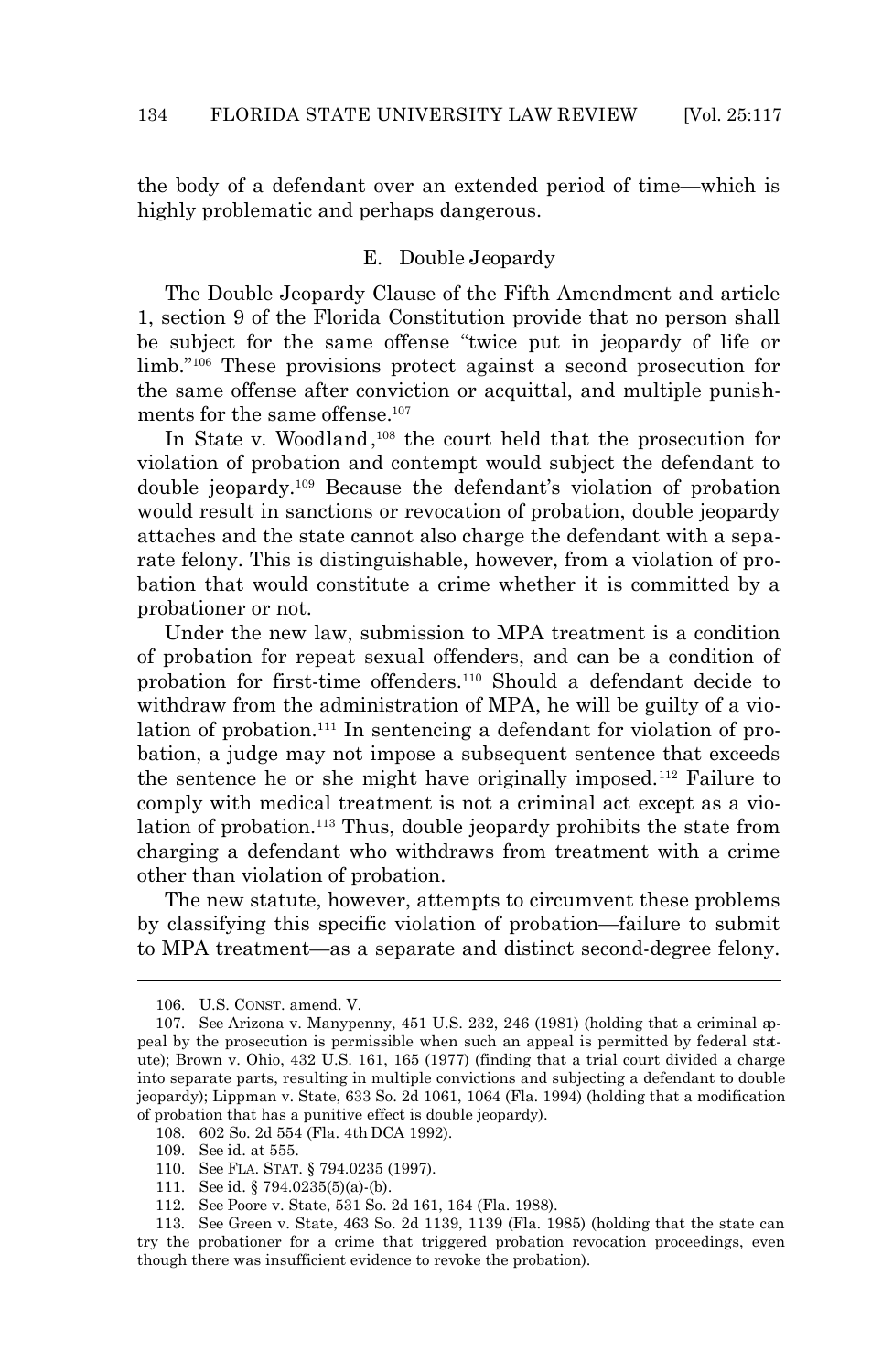If valid, this provision will permit the court to sentence the offender to serve the remainder of his sentence for sexual battery, as well as an additional fifteen years as provided in section 775.082, *Florida* Statutes, for terminating the drug treatment.<sup>114</sup>

The purpose of the federal and state prohibitions against double jeopardy is to prevent the government, with all its resources and power, from making repeated attempts to convict or punish an individual for an "alleged offense, thereby subjecting him to embarrassment, expense and ordeal and compelling him to live in a continuing state of anxiety and insecurity."115 It should be equally impermissible for the Florida Legislature to circumvent this constitutional principle by criminalizing the decision to withdraw from medical treatment. Because failure to submit to medical treatment is not inherently a criminal activity, as opposed to proactively committing a robbery while on probation, the courts should view this legislative attempt to avoid the application of the double jeopardy clauses as suspect.

#### V. A CIVIL LIBERTIES ANALYSIS

Civil libertarians assert three positions on the use of MPA as an alternative to incarceration in sex offender cases. First, the use of drugs on sex offenders is impermissible per se.116 This position rests on the notion that the use of behavioral drugs unduly intrudes on the personality of the individual in violation of the First Amendment<sup>117</sup> and could amount to cruel and unusual punishment under the Eighth Amendment. Second, the use of drugs as a condition of probation is impermissible because it is involuntary and coerced.<sup>118</sup> This approach rejects the argument that an individual, with informed consent, can rationally and permissibly choose drugs over incarceration.

-

<sup>114.</sup> *See* FLA. STAT. § 775.082(3)(c) (1997).

<sup>115.</sup> Green v. United States, 355 U.S. 184, 187 (1957).

<sup>116.</sup> *See* Memorandum from the Due Process Committee to the ACLU Board of Directors (Mar. 28, 1991) (on file with the ACLU of Florida, Tallahassee, Fla.) [hereinafter Due Process Memo].

<sup>117.</sup> MPA effectively suppresses the paraphiliac's erotic fantasies. *See* Berlin & Meinecke, *supra* note 35, at 603. In this way, one could argue, the drug interferes with the paraphiliac's thought processes. *See* Melella et al., *supra* note 45, at 227. The U.S. Supreme Court has held that the state has no right to control an individual's thoughts even if they are immoral. *See* Stanley v. Georgia, 394 U.S. 557, 565-66 (1969) ("Whatever the power of the state to control public dissemination of ideas inimical to public immorality, it cannot constitutionally premise legislation on the desirability of controlling a person's private thoughts."). In *Rogers v. Orkin*, 478 F. Supp. 1342 (D. Mass. 1979), the court enjoined doctors from forcibly medicating patients in a mental institution because the capacity to think and decide unencumbered by the state is a fundamental right. *See id.* at 1366-67.

<sup>118.</sup> *See* Due Process Memo, *supra* note 116.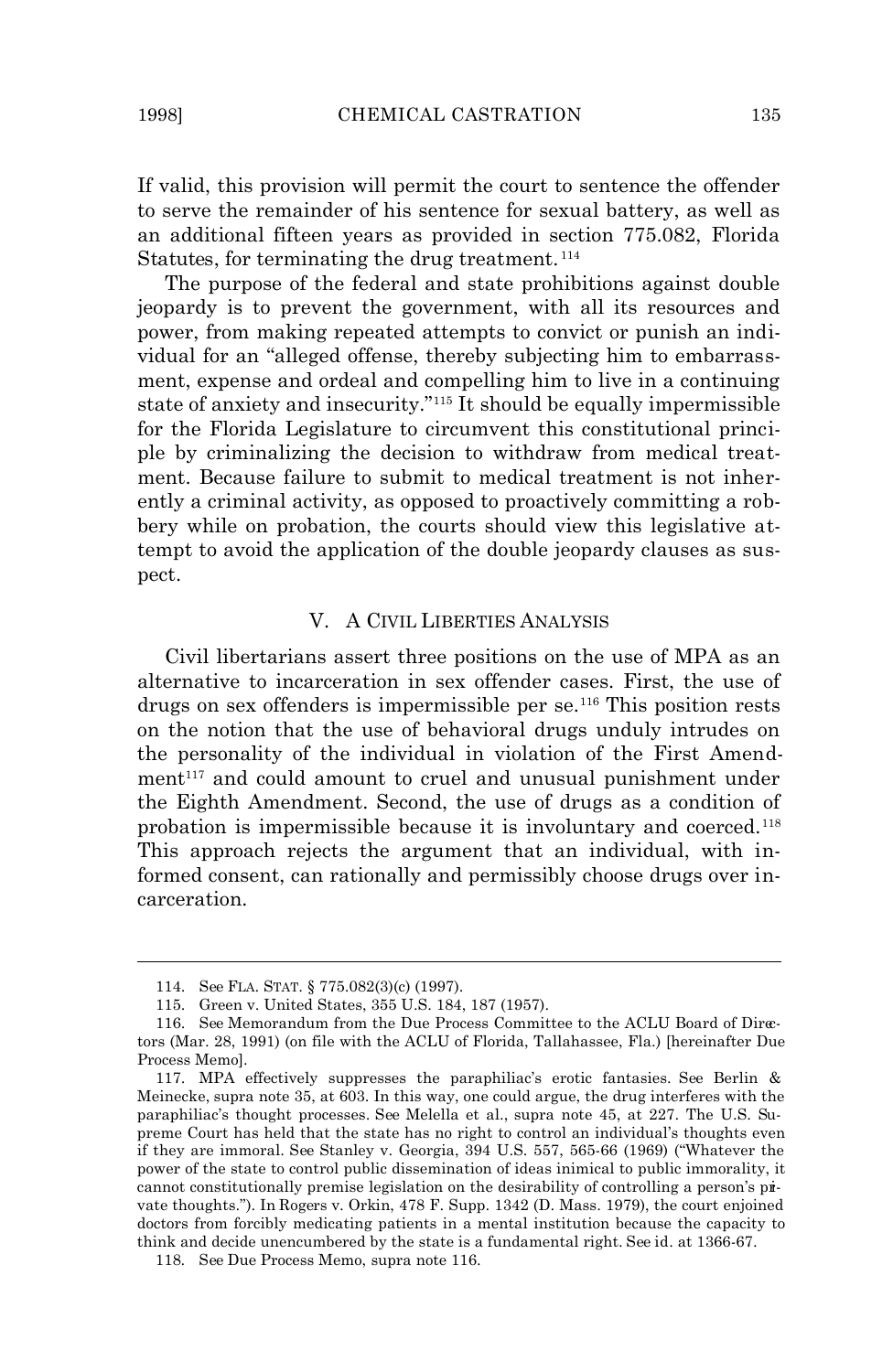Third, as a procedure of "last resort," treatment administered in conjunction with psychotherapy can be a permissible alternative to incarceration.119 Few civil libertarians would assert a per se position against the use of behavioral drugs if the prescribed treatment is medically proven to be safe with reversible side effects. However, civil libertarians are unable to enthusiastically embrace the idea of drug therapy on defendants for fear that the use of drugs to protect the public safety will supersede other legitimate concerns, such as the rehabilitation of the defendant. In addition, a systematic bias in favor of drug therapy can lead to overuse and misjudgment about who receives treatment. If placed in the wrong hands and under the wrong conditions, supposedly therapeutic treatment could victimize rather than benefit patients, much like a "Clockwork Orange" sce $nario.<sup>120</sup>$ 

However, the critical issue in this debate is whether the use of MPA is part of a program of punishment or part of a program of treatment.121 If treatment is the goal, civil libertarians are willing to countenance a program, provided the drugs are safe and the procedural requirements for assuring voluntary participation in the treatment are met. Where punishment is the goal, civil libertarians categorically oppose the use of behavioral drugs. Consequently, it is not surprising the ACLU of Florida opposed the enactment of chapter 97-184, Florida Laws.<sup>122</sup>

#### VI. A MORE RATIONAL APPROACH: THE ACLU OF FLORIDA POLICY ON THE USE OF ANTIANDROGEN DRUGS IN SEX OFFENDER CASES

When the state seeks to rehabilitate an offender through drug therapy, serious civil liberties concerns arise. The ACLU of Florida opposes forcible medication in any context because administration of behavior-modifying drugs by the state is open to far-reaching abuse.123 Individuals have the right to make autonomous decisions

-

<sup>119.</sup> *See id*.

<sup>120.</sup> *See id.*

<sup>121.</sup> *See supra* Part IV.C.

<sup>122.</sup> *See* ACLU POSITION STATEMENT, *supra* note 10.

<sup>123.</sup> Subsequent to the announcement by Governor Chiles that he would allow House Bill 83 to become law without his signature, the ACLU of Florida state legal panel requested authorization to file a constitutional challenge to the new law, based upon the principles set forth in this policy statement. The request was approved by the ACLU Affiliate Board of Directors at its spring meeting in West Palm Beach, Florida, on May 17, 1997. The ACLU cannot challenge the statute until someone who committed a sex offense on or after October 1, 1997, is sentenced under the statute. *See* FLA. STAT. § 794.0235 (1997). Much of the language of the policy statement was adapted from the Report of the National ACLU Due Process Committee, dated September 24, 1993. The Due Process Committee studied the use of antiandrogen drugs as an alternative to incarceration in sex offender cases for over three years. However, the National ACLU Board of Directors was not able to reach a consensus as to a specific policy on the issue.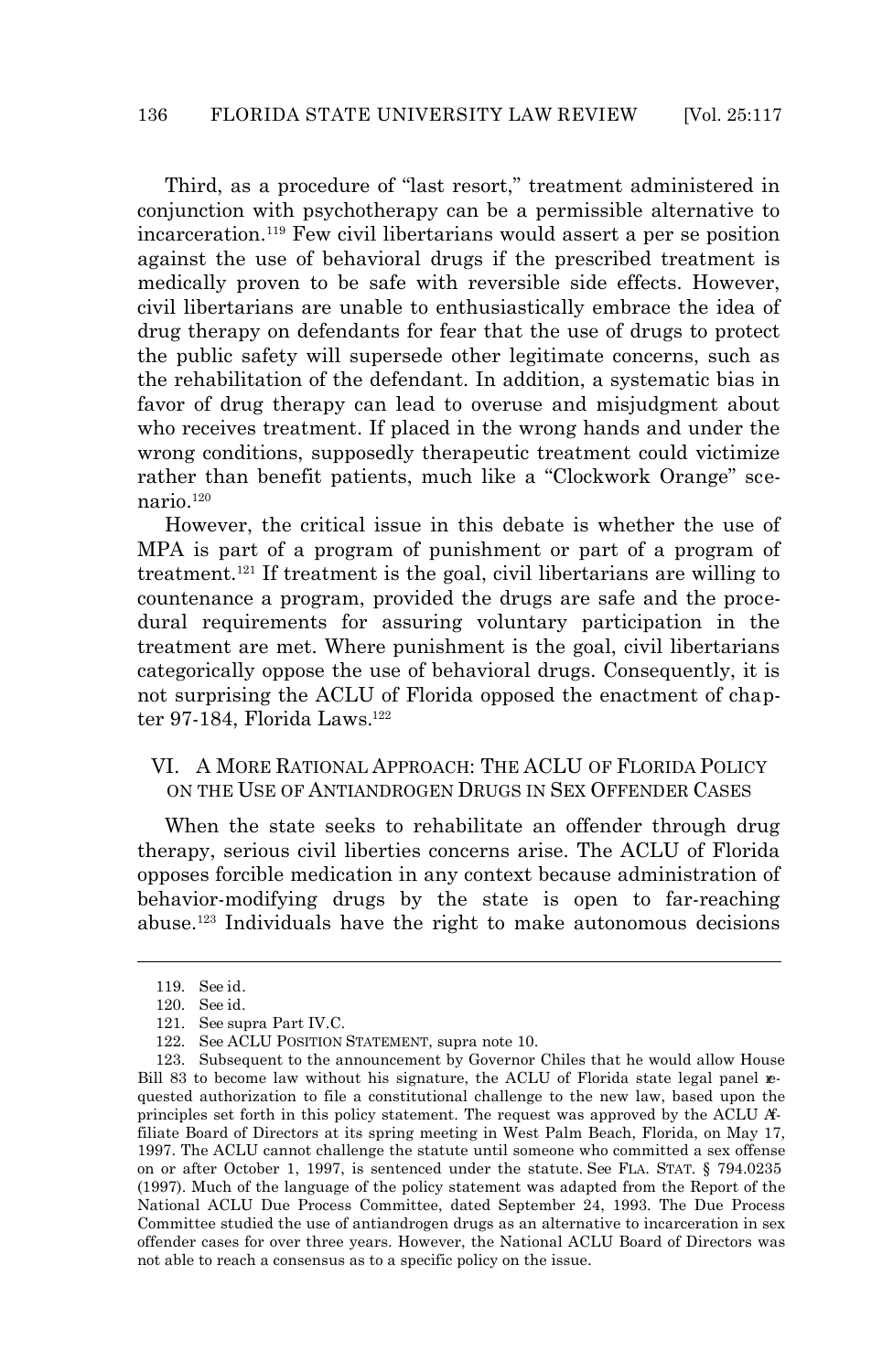about the use of any drug that might affect their cognitive or physical functions, which includes the right to refuse unwanted medications.

Even the consensual use of a drug does not eliminate all civil liberties concerns. Consent given in the context of a choice between incarceration and non-incarceration may not be fully voluntary. Additionally, drugs, even when consensually taken, pose a risk of cognitive or physical side effects, not all of which may be known to the individual at the time of choice. The ACLU of Florida opposes any attempt to coerce an individual into taking the drug. The ACLU of Florida also opposes the failure to advise the individual fully of the legal and medical consequences of taking the drug. Furthermore, the ACLU of Florida opposes any attempt to offer a defendant the opportunity to avoid incarceration by taking a drug that is dangerous or that has a significant irreversible effect on an individual's cognitive capacity or an important physical function, such as the ability to conceive children.<sup>124</sup>

The ACLU of Florida does not oppose the use of antiandrogen drugs under certain controlled circumstances as an alternative to incarceration for convicted sex offenders. Because the ACLU of Florida respects individual autonomy and supports the principle that punishment should be no more restrictive of liberty than necessary, an individual's choice of whether to accept an antiandrogen drug is entitled to considerable respect. In addition, because this choice arises in the inherently coercive context of sentencing, and because of the capacity for abuse of this sentencing option, such treatment should be available only under the most carefully controlled circumstances.

The following are procedures that the ACLU of Florida would require in a probationary drug treatment program for sentenced sex offenders. A psychologist or psychiatrist must certify that the defendant's sexual disorder is one that may be treated effectively with the drug. Drug treatment may be used in lieu of incarceration only when the use does not pose significant health risks to the defendant. The drug must not be experimental and must be customarily prescribed by the medical community for this use. Moreover, the effects of the drug must be reversible when treatment ceases. Finally, the drug must be used in conjunction with appropriate psychotherapy.

The defendant must consent to the treatment program after consultation with counsel. To ensure that the defendant's consent is informed, the alternative incarceration sentence should be devised without regard to available drug treatment and in accordance with normal sentencing practices. The defendant should have a consultation with appropriate medical professionals informing him of the ef-

<sup>124.</sup> *See* Due Process Memo, *supra* note 116.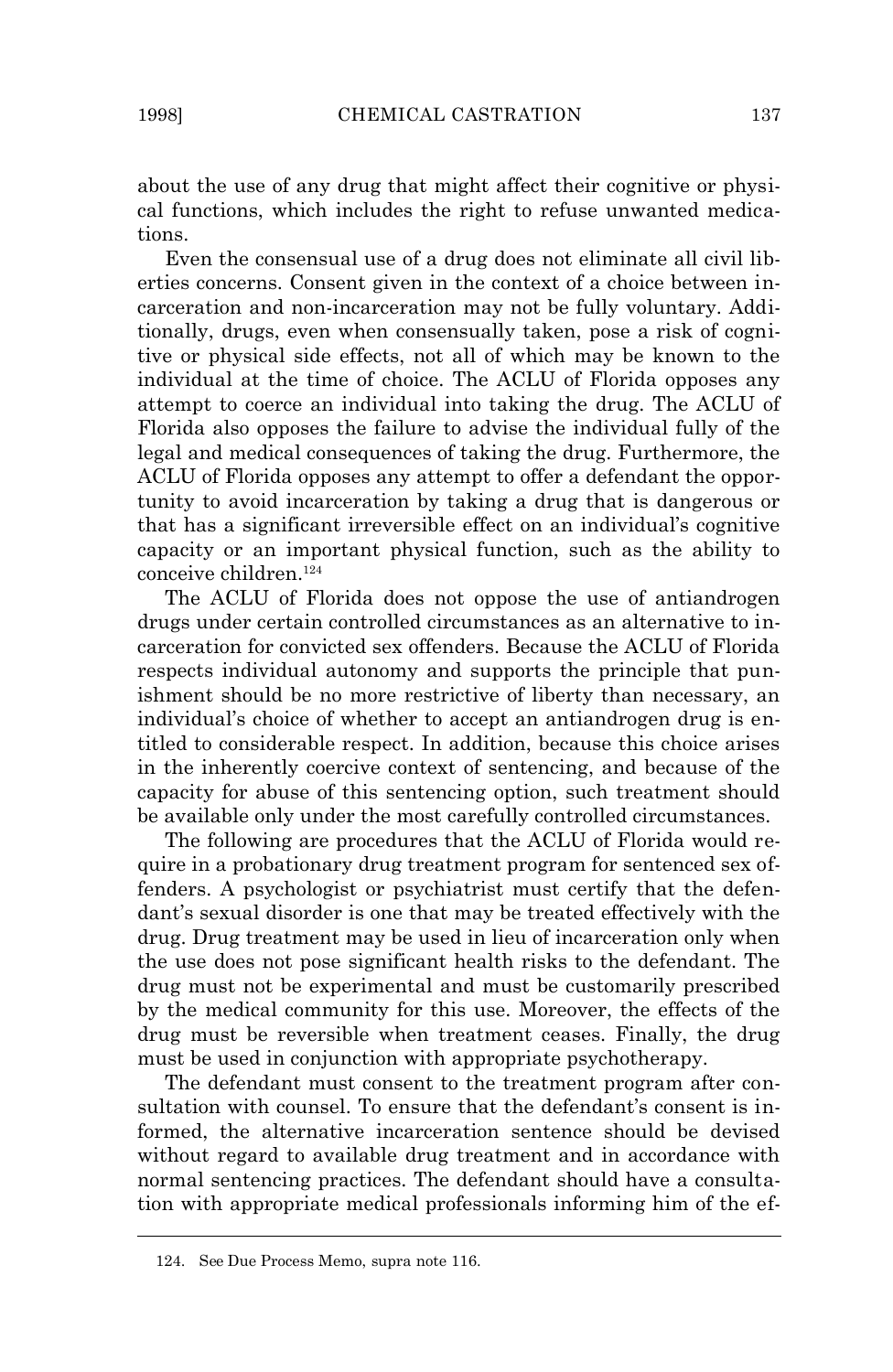fects the drug will have on him, including possible long- and shortterm side effects, and the proposed course of psychotherapy. If the defendant cannot afford the consultation, the state should bear the cost.

At sentencing, the court must ask the defendant on the record if he fully understands the treatment and whether he has been provided with all necessary information. The court must inform the defendant of the sentence the court will impose if the defendant does not undertake drug treatment, and the maximum length of the alternative probationary term. Finally, the court must inform the defendant that he may withdraw from treatment at any time and return to the court for sentencing. If the defendant does not wish to undertake the treatment, the court may not order it.

If the defendant begins treatment and subsequently decides to withdraw, the court should not automatically impose the sentence of incarceration announced at the original sentencing. Instead, the court should consider the defendant's reasons for withdrawing from treatment along with any other possible mitigating information. In addition, the court may not impose a longer sentence of incarceration than the sentence announced at the original sentencing hearing.

#### VII. CONCLUSION

The reasoning advanced for the enactment of Florida's chemical castration statute is that rehabilitation of sex offenders and the safety of Florida's citizens are sufficient justifications for establishing chemical castration as a condition of release for convicted sex offenders.125 In response, the medical experts, whom the Legislature chose to ignore, maintained that rehabilitation and reduction in recidivism can only occur when the drug addresses the specific behavioral abnormality of the particular sex offender, the treatment is voluntary and not coerced, the individual genuinely wants to address his aberrant behavior, and there is extensive therapeutic counseling and monitoring of the individual.<sup>126</sup>

How can Floridians be safe and secure if the court-ordered drug treatment is administered to those whose motivation is not sex, but rather violence, hatred, and control, on the mistaken belief that it is likely to have a measurable impact on the root causes of the defendant's criminal behavior? How can Floridians have confidence in a legislative enactment, adopted under the guise of rehabilitation, that

<sup>125.</sup> *See supra* note 8.

<sup>126.</sup> *See* Fitzgerald, *supra* note 32, at 9.